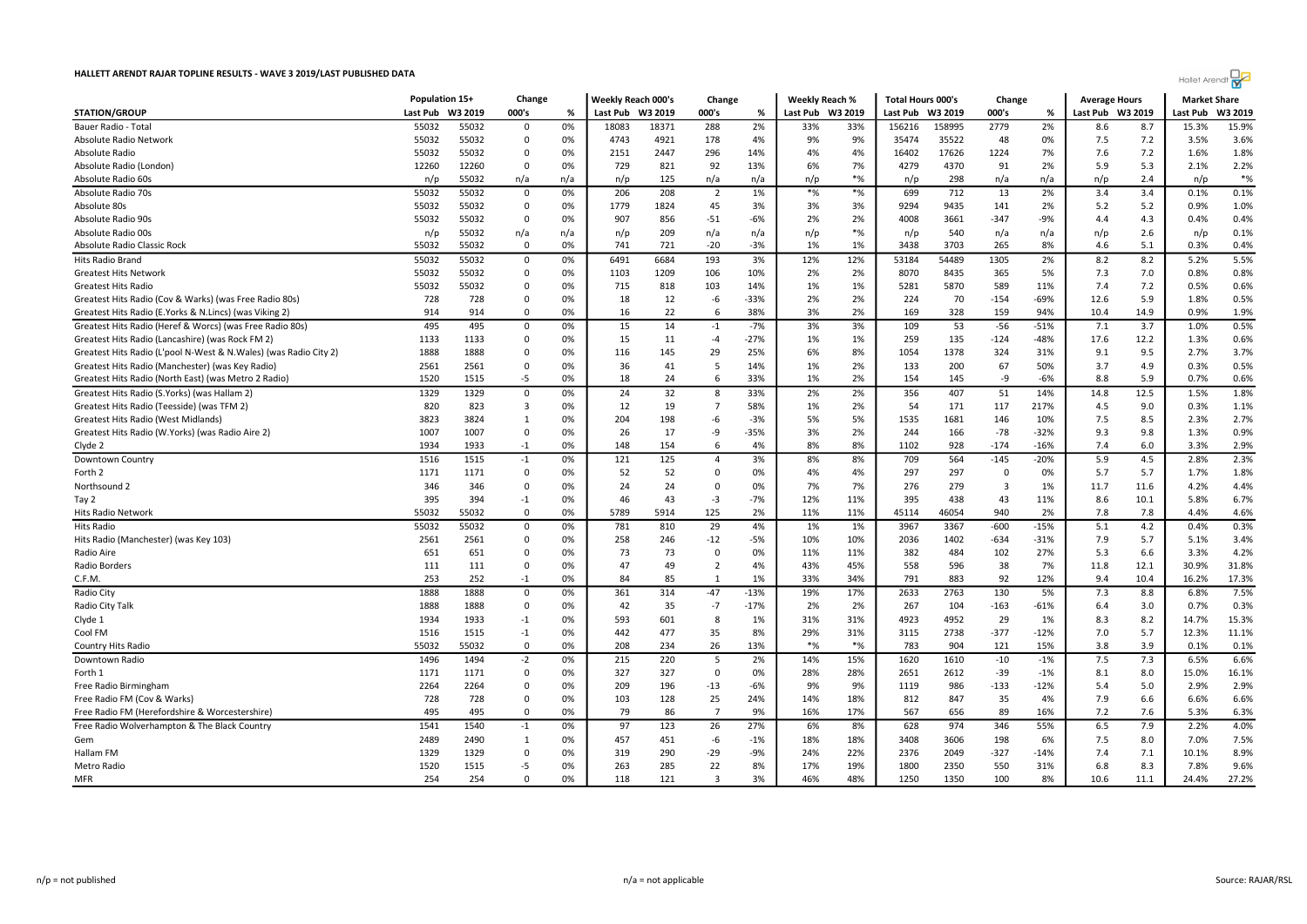|                                         |          | Population 15+ |                         |          |                  | Weekly Reach 000's<br>Change |                 |                 | <b>Weekly Reach %</b> |                  | <b>Total Hours 000's</b> |              | Change         |              | <b>Average Hours</b> |            | <b>Market Share</b> |               |
|-----------------------------------------|----------|----------------|-------------------------|----------|------------------|------------------------------|-----------------|-----------------|-----------------------|------------------|--------------------------|--------------|----------------|--------------|----------------------|------------|---------------------|---------------|
| <b>STATION/GROUP</b>                    | Last Pub | W3 2019        | 000's                   | %        | Last Pub W3 2019 |                              | 000's           | %               |                       | Last Pub W3 2019 | Last Pub                 | W3 2019      | 000's          | %            | Last Pub W3 2019     |            | Last Pub            | W3 2019       |
| Northsound 1                            | 346      | 346            | 0                       | 0%       | 125              | 126                          | 1               | 1%              | 36%                   | 36%              | 1065                     | 1146         | 81             | 8%           | 8.5                  | 9.1        | 16.4%               | 18.1%         |
| Rock FM                                 | 1274     | 1274           | 0                       | 0%       | 182              | 211                          | 29              | 16%             | 14%                   | 17%              | 1197                     | 1231         | 34             | 3%           | 6.6                  | 5.8        | 4.9%                | 4.9%          |
| Tay FM                                  | 395      | 394            | $-1$                    | 0%       | 140              | 137                          | -3              | $-2%$           | 35%                   | 35%              | 1093                     | 1012         | $-81$          | $-7%$        | 7.8                  | 7.4        | 16.1%               | 15.5%         |
| <b>TFM</b>                              | 820      | 823            | $\overline{\mathbf{3}}$ | 0%       | 123              | 132                          | -9              | 7%              | 15%                   | 16%              | 728                      | 878          | 150            | 21%          | 5.9                  | 6.6        | 4.6%                | 5.6%          |
| Viking FM                               | 914      | 914            | $\overline{0}$          | 0%       | 195              | 188                          | $-7$            | $-4%$           | 21%                   | 21%              | 1226                     | 1279         | 53             | 4%           | 6.3                  | 6.8        | 6.8%                | 7.6%          |
| <b>Wave 105</b>                         | 1850     | 1858           | 8                       | 0%       | 405              | 398                          | $-7$            | $-2%$           | 22%                   | 21%              | 4445                     | 5047         | 602            | 14%          | 11.0                 | 12.7       | 11.8%               | 13.5%         |
| West Sound (inc West FM)                | 395      | 395            | $\overline{0}$          | 0%       | 173              | 170                          | $-3$            | $-2%$           | 44%                   | 43%              | 1782                     | 1612         | $-170$         | $-10%$       | 10.3                 | 9.5        | 25.5%               | 23.5%         |
| Heat                                    | 55032    | 55032          | $\overline{0}$          | 0%       | 522              | 538                          | 16              | 3%              | 1%                    | 1%               | 1843                     | 1957         | 114            | 6%           | 3.5                  | 3.6        | 0.2%                | 0.2%          |
| Jazz FM                                 | 55032    | 55032          | 0                       | 0%       | 548              | 548                          | 0               | 0%              | 1%                    | 1%               | 2123                     | 2190         | 67             | 3%           | 3.9                  | 4.0        | 0.2%                | 0.2%          |
| Kerrang!                                | 55032    | 55032          | $\overline{0}$          | 0%       | 490              | 504                          | 14              | 3%              | 1%                    | 1%               | 2054                     | 2187         | 133            | 6%           | 4.2                  | 4.3        | 0.2%                | 0.2%          |
| <b>Kiss Network</b>                     | 55032    | 55032          | $\overline{0}$          | 0%       | 5379             | 5558                         | 179             | 3%              | 10%                   | 10%              | 26751                    | 29311        | 2560           | 10%          | 5.0                  | 5.3        | 2.6%                | 2.9%          |
| Kiss                                    | 55032    | 55032          | $\overline{0}$          | 0%       | 4190             | 3762                         | $-428$          | $-10%$          | 8%                    | 7%               | 16465                    | 15285        | $-1180$        | $-7%$        | 3.9                  | 4.1        | 1.6%                | 1.5%          |
| Kiss (East)                             | 2200     | 2201           | 1                       | 0%       | 329              | 316                          | $-13$           | $-4%$           | 15%                   | 14%              | 2160                     | 1956         | $-204$         | $-9%$        | 6.6                  | 6.2        | 4.5%                | 4.2%          |
| Kiss (London)                           | 12260    | 12260          | $\overline{0}$          | 0%       | 1583             | 1272                         | $-311$          | $-20%$          | 13%                   | 10%              | 5685                     | 4961         | $-724$         | $-13%$       | 3.6                  | 3.9        | 2.8%                | 2.5%          |
| Kiss (West                              | 2501     | 2512           | 11                      | 0%       | 357              | 386                          | 29              | 8%              | 14%                   | 15%              | 1638                     | 1796         | 158            | 10%          | 4.6                  | 4.6        | 3.3%                | 3.7%          |
| Kiss Fresh                              | 55032    | 55032          | 0                       | 0%       | 573              | 562                          | $-11$           | $-2%$           | 1%                    | 1%               | 1609                     | 1473         | $-136$         | $-8%$        | 2.8                  | 2.6        | 0.2%                | 0.1%          |
| Kisstory                                | 55032    | 55032          | $\overline{0}$          | 0%       | 2323             | 2554                         | 231             | 10%             | 4%                    | 5%               | 11483                    | 12503        | 1020           | 9%           | 4.9                  | 4.9        | 1.1%                | 1.3%          |
| Magic Network                           | 55032    | 55032          | $\overline{0}$          | 0%       | 4120             | 4203                         | 83              | 2%              | 7%                    | 8%               | 23859                    | 23073        | $-786$         | $-3%$        | 5.8                  | 5.5        | 2.3%                | 2.3%          |
| Magic                                   | 55032    | 55032          | $\overline{0}$          | 0%       | 3333             | 3482                         | 149             | 4%              | 6%                    | 6%               | 17604                    | 18805        | 1201           | 7%           | 5.3                  | 5.4        | 1.7%                | 1.9%          |
| Magic (London                           | 12260    | 12260          | 0                       | 0%       | 1456             | 1567                         | 111             | 8%              | 12%                   | 13%              | 7669                     | 8173         | 504            | 7%           | 5.3                  | 5.2        | 3.8%                | 4.1%          |
| Magic Chilled                           | 55032    | 55032          | $\mathbf 0$             | 0%       | 355              | 377                          | 22              | 6%              | 1%                    | 1%               | 1331                     | 1467         | 136            | 10%          | 3.7                  | 3.9        | 0.1%                | 0.1%          |
| Magic Soul                              | 55032    | 55032          | $\overline{0}$          | 0%       | 347              | 311                          | $-36$           | $-10%$          | 1%                    | 1%               | 2096                     | 1592         | $-504$         | $-24%$       | 6.0                  | 5.1        | 0.2%                | 0.2%          |
| <b>Mellow Magic</b>                     | 55032    | 55032          | $\overline{0}$          | 0%       | 593              | 664                          | 71              | 12%             | 1%                    | 1%               | 2575                     | 2369         | $-206$         | $-8%$        | 4.3                  | 3.6        | 0.3%                | 0.2%          |
| Planet Rock                             | 55032    | 55032          | $\overline{0}$          | 0%       | 1213             | 1067                         | $-146$          | $-12%$          | 2%                    | 2%               | 9762                     | 8357         | $-1405$        | $-14%$       | 8.0                  | 7.8        | 1.0%                | 0.8%          |
| Scala Radio                             | 55032    | 55032          | 0                       | 0%       | 258              | 231                          | $-27$           | $-10%$          | $*$ %                 | $*$ %            | 1521                     | 1224         | $-297$         | $-20%$       | 5.9                  | 5.3        | 0.1%                | 0.1%          |
| Total Global Radio (UK)                 | 55032    | 55032          | $\overline{0}$          | 0%       | 23967            | 23806                        | $-161$          | $-1%$           | 44%                   | 43%              | 214112                   | 212056       | $-2056$        | $-1%$        | 8.9                  | 8.9        | 21.0%               | 21.2%         |
| The Arrow                               | 55032    | 55032          | 0                       | 0%       | 84               | 32                           | $-52$           | $-62%$          | $*$ %                 | $*$ %            | 293                      | 252          | $-41$          | $-14%$       | 3.5                  | 7.8        | $*$ %               | $\frac{8}{6}$ |
| Capital Brand (UK)                      | 55032    | 55032          | $\mathbf 0$             | 0%       | 8233             | 8103                         | $-130$          | $-2%$           | 15%                   | 15%              | 43922                    | 43930        | 8              | 0%           | 5.3                  | 5.4        | 4.3%                | 4.4%          |
| Capital Network (UK)                    | 55032    | 55032          | $\overline{0}$          | 0%       | 7197             | 7071                         | $-126$          | $-2%$           | 13%                   | 13%              | 36900                    | 36328        | $-572$         | $-2%$        | 5.1                  | 5.1        | 3.6%                | 3.6%          |
| Capital Liverpool                       | 1086     | 1086           | $\overline{0}$          | 0%       | 208              | 208                          | $\mathbf{0}$    | 0%              | 19%                   | 19%              | 1410                     | 1405         | $-5$           | 0%           | 6.8                  | 6.8        | 6.6%                | 6.8%          |
| Capital London                          | 12260    | 12260          | $\overline{0}$          | 0%       | 1834             | 1571                         | $-263$          | $-14%$          | 15%                   | 13%              | 8875                     | 6218         | $-2657$        | $-30%$       | 4.8                  | 4.0        | 4.4%                | 3.1%          |
| Capital Midlands                        | 4640     | 4635           | -5                      | 0%       | 958              | 895                          | -63             | $-7%$           | 21%                   | 19%              | 4969                     | 4899         | $-70$          | $-1%$        | 5.2                  | 5.5        | 5.9%                | 6.1%          |
| Capital Birmingham                      | 2293     | 2288           | $-5$                    | 0%       | 442              | 415                          | $-27$           | $-6%$           | 19%                   | 18%              | 1937                     | 1809         | $-128$         | $-7%$        | 4.4                  | 4.4        | 5.1%                | 5.3%          |
| Capital East Midlands                   | 2347     | 2348           | $\mathbf{1}$            | 0%       | 516              | 479                          | $-37$           | $-7%$           | 22%                   | 20%              | 3032                     | 3089         | 57             | 2%           | 5.9                  | 6.4        | 6.5%                | 6.8%          |
| Capital East Midlands - Derbyshire      | 549      | 549            | $\overline{0}$          | 0%       | 104              | 106                          | $\overline{2}$  | 2%              | 19%                   | 19%              | 595                      | 832          | 237            | 40%          | 5.7                  | 7.8        | 5.9%                | 7.8%          |
| Capital East Midlands - Leicestershire  | 807      | 807            | 0                       | 0%       | 165              | 136                          | $-29$           | $-18%$          | 20%                   | 17%              | 1012                     | 867          | $-145$         | $-14%$       | 6.1                  | 6.4        | 6.5%                | 5.7%          |
| Capital East Midlands - Nottinghamshire | 1041     | 1041           | $\overline{0}$          | 0%       | 254              | 242                          | $-12$           | $-5%$           | 24%                   | 23%              | 1498                     | 1405         | $-93$          | $-6%$        | 5.9                  | 5.8        | 6.7%                | 6.8%          |
| Capital North East                      | 2255     | 2251           | $-4$                    | 0%       | 399              | 408                          | 9               | 2%              | 18%                   | 18%              | 2478                     | 2351         | $-127$         | $-5%$        | $6.2$                | 5.8        | 6.6%                | 6.1%          |
| Capital North West                      | 3581     | 3588           | $\overline{7}$          | 0%       | 549              | 590                          | 41              | 7%              | 15%                   | 16%              | 3490                     | 4115         | 625            | 18%          | 6.4                  | 7.0        | 5.9%                | 6.9%          |
| Capital Lancashire                      | 586      | 593            | $\overline{7}$          | 1%       | 97               | 98                           | $\mathbf{1}$    | 1%              | 17%                   | 16%              | 833                      | 803          | $-30$          | $-4%$        | 8.6                  | 8.2        | 8.6%                | 7.4%          |
| Capital Manchester                      | 2995     | 2995           | $\overline{0}$          | 0%       | 452              | 493                          | 41              | 9%              | 15%                   | 16%              | 2656                     | 3312         | 656            | 25%          | 5.9                  | 6.7        | 5.4%                | 6.7%          |
| Capital North West and Wales            | 1037     | 1037           | $\overline{0}$          | 0%       | 140              | 123                          | $-17$           | $-12%$          | 13%                   | 12%              | 742                      | 804          | 62             | 8%           | 5.3                  | 6.5        | 3.4%                | 3.9%          |
| Capital Scotland                        | 2878     | 2879           | $\mathbf{1}$            | 0%       | 558              | 513                          | $-45$           | $-8%$           | 19%                   | 18%              | 3087                     | 2515         | $-572$         | $-19%$       | 5.5                  | 4.9        | 6.6%                | 5.7%          |
| Capital South                           | 1581     | 1588           | $\overline{7}$          | 0%       | 244              | 219                          | $-25$           | $-10%$          | 15%                   | 14%              | 1639                     | 948          | $-691$         | $-42%$       | 6.7                  | 4.3        | 5.1%                | 3.0%          |
| Capital Brighton                        | 380      | 380            | $\overline{0}$          | 0%       | 46               | 38                           | $-8$            | $-17%$          | 12%                   | 10%              | 168                      | 149          | $-19$          | $-11%$       | 3.6                  | 3.9        | 2.4%                | 2.0%          |
| Capital South Coast                     | 1201     | 1209           | 8                       | 1%       | 218              | 200                          | $-18$           | $-8%$           | 18%                   | 17%              | 1530                     | 849          | $-681$         | $-45%$       | 7.0                  | 4.3        | 6.3%                | 3.5%          |
|                                         | 1057     | 1058           | $\mathbf{1}$            |          | 231              | 213                          | $-18$           | $-8%$           | 22%                   | 20%              | 1300                     | 935          | $-365$         | $-28%$       | 5.6                  | 4.4        | 6.4%                | 4.7%          |
| Capital South Wales                     |          |                |                         | 0%       | 945              |                              |                 |                 |                       |                  |                          |              |                |              |                      |            |                     |               |
| Capital Yorkshire                       | 4655     | 4654           | $-1$                    | 0%       |                  | 914                          | $-31$           | $-3%$           | 20%                   | 20%              | 5179                     | 5512         | 333            | 6%           | 5.5                  | 6.0        | 6.0%                | 6.5%          |
| Capital XTRA (UK)                       | 55032    | 55032<br>12260 | $\mathbf 0$<br>$\Omega$ | 0%<br>0% | 1931<br>837      | 1879<br>708                  | $-52$<br>$-129$ | $-3%$<br>$-15%$ | 4%<br>7%              | 3%<br>6%         | 7022<br>4426             | 7602<br>3072 | 580<br>$-1354$ | 8%<br>$-31%$ | 3.6<br>5.3           | 4.0<br>4.3 | 0.7%<br>2.2%        | 0.8%<br>1.6%  |
| Capital XTRA (London)                   | 12260    |                |                         |          |                  |                              |                 |                 |                       |                  |                          |              |                |              |                      |            |                     |               |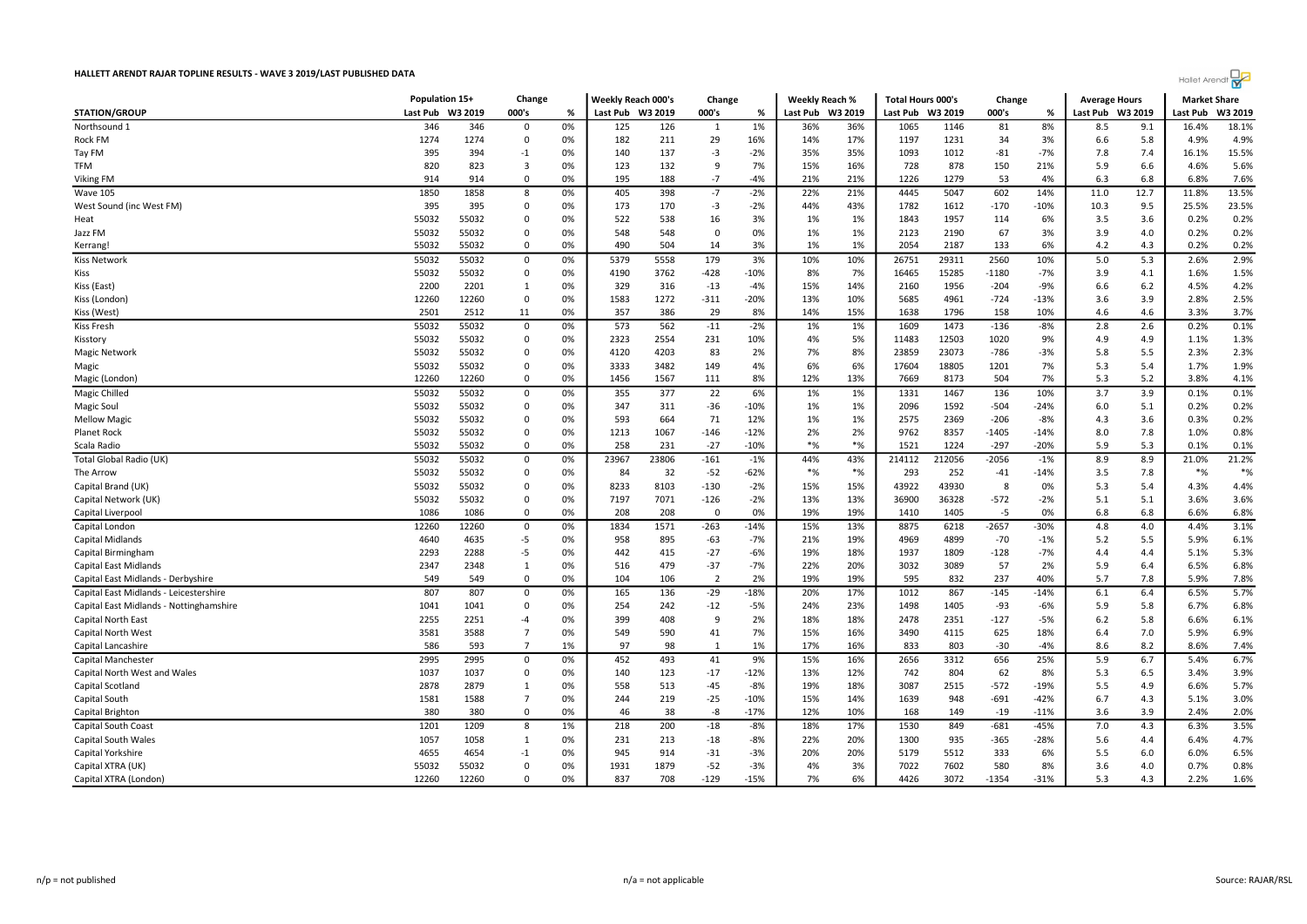|                                             |          | Population 15+<br>Change |                | Weekly Reach 000's<br>Change |                  | <b>Weekly Reach %</b> |                         | <b>Total Hours 000's</b> |                  | Change |          | <b>Average Hours</b> |                 | <b>Market Share</b> |                  |      |          |         |
|---------------------------------------------|----------|--------------------------|----------------|------------------------------|------------------|-----------------------|-------------------------|--------------------------|------------------|--------|----------|----------------------|-----------------|---------------------|------------------|------|----------|---------|
| <b>STATION/GROUP</b>                        | Last Pub | W3 2019                  | 000's          | %                            | Last Pub W3 2019 |                       | 000's                   | %                        | Last Pub W3 2019 |        | Last Pub | W3 2019              | 000's           | %                   | Last Pub W3 2019 |      | Last Pub | W3 2019 |
| <b>Classic FM</b>                           | 55032    | 55032                    | 0              | 0%                           | 5627             | 5137                  | -490                    | $-9%$                    | 10%              | 9%     | 37648    | 39481                | 1833            | 5%                  | 6.7              | 7.7  | 3.7%     | 4.0%    |
| Gold Network (UK)                           | 55032    | 55032                    | 0              | 0%                           | 1302             | 1288                  | $-14$                   | $-1%$                    | 2%               | 2%     | 10119    | 9687                 | $-432$          | $-4%$               | 7.8              | 7.5  | 1.0%     | 1.0%    |
| <b>Gold East Midlands</b>                   | 2335     | 2335                     | $\mathbf 0$    | 0%                           | 107              | 98                    | -9                      | $-8%$                    | 5%               | 4%     | 1457     | 1368                 | $-89$           | $-6%$               | 13.6             | 14.0 | 3.1%     | 3.0%    |
| Gold London                                 | 12260    | 12260                    | $\mathbf 0$    | 0%                           | 327              | 273                   | -54                     | $-17%$                   | 3%               | 2%     | 2040     | 1513                 | $-527$          | -26%                | 6.2              | 5.5  | 1.0%     | 0.8%    |
| <b>Gold Manchester</b>                      | 2995     | 2995                     | 0              | 0%                           | 104              | 102                   | $-2$                    | $-2%$                    | 3%               | 3%     | 987      | 1036                 | 49              | 5%                  | 9.5              | 10.2 | 2.0%     | 2.1%    |
| Heart Brand (UK)                            | 55032    | 55032                    | 0              | 0%                           | 9717             | 9810                  | 93                      | 1%                       | 18%              | 18%    | 65766    | 63891                | $-1875$         | $-3%$               | 6.8              | 6.5  | 6.5%     | 6.4%    |
| Heart 80's                                  | 55032    | 55032                    | $\overline{0}$ | 0%                           | 1495             | 1672                  | 177                     | 12%                      | 3%               | 3%     | 7156     | 6676                 | $-480$          | $-7%$               | 4.8              | 4.0  | 0.7%     | 0.7%    |
| <b>Heart Extra</b>                          | 55032    | 55032                    | $\mathbf 0$    | 0%                           | 503              | 466                   | $-37$                   | $-7%$                    | 1%               | 1%     | 1976     | 1283                 | $-693$          | $-35%$              | 3.9              | 2.8  | 0.2%     | 0.1%    |
| Heart Network (UK)                          | 55032    | 55032                    | $\overline{0}$ | 0%                           | 8536             | 8564                  | 28                      | 0%                       | 16%              | 16%    | 57237    | 55208                | $-2029$         | $-4%$               | 6.7              | 6.4  | 5.6%     | 5.5%    |
| <b>Heart East</b>                           | n/p      | 5588                     | n/a            | n/a                          | n/p              | 1284                  | n/a                     | n/a                      | n/p              | 23%    | n/p      | 8789                 | n/a             | n/a                 | n/p              | 6.8  | n/p      | 7.9%    |
| <b>Heart Cambridgeshire</b>                 | 898      | 899                      | $\mathbf{1}$   | 0%                           | 193              | 213                   | 20                      | 10%                      | 22%              | 24%    | 1120     | 1377                 | 257             | 23%                 | 5.8              | 6.5  | 6.5%     | 8.0%    |
| Heart East Anglia                           | 1257     | 1266                     | 9              | 1%                           | 267              | 267                   | $\overline{\mathbf{0}}$ | 0%                       | 21%              | 21%    | 2231     | 1942                 | $-289$          | $-13%$              | 8.3              | 7.3  | 7.7%     | 7.0%    |
| Heart East Anglia - Norfolk                 | 673      | 688                      | 15             | 2%                           | 145              | 146                   | 1                       | 1%                       | 22%              | 21%    | 1322     | 1276                 | $-46$           | $-3%$               | 9.1              | 8.8  | 8.4%     | 8.6%    |
| Heart East Anglia - Suffolk                 | 584      | 578                      | -6             | $-1%$                        | 123              | 122                   | $-1$                    | $-1%$                    | 21%              | 21%    | 908      | 666                  | $-242$          | $-27%$              | 7.4              | 5.5  | 6.8%     | 5.2%    |
| <b>Heart Essex</b>                          | 1413     | 1413                     | $\Omega$       | 0%                           | 333              | 329                   | $-4$                    | $-1%$                    | 24%              | 23%    | 2752     | 2328                 | $-424$          | $-15%$              | 8.3              | 7.1  | 9.0%     | 7.9%    |
| Heart Essex - Chelmsford & Southend         | 1111     | 1111                     | $\overline{0}$ | 0%                           | 272              | 270                   | $-2$                    | $-1%$                    | 25%              | 24%    | 2252     | 1970                 | $-282$          | $-13%$              | 8.3              | 7.3  | 9.5%     | 8.7%    |
| Heart Essex - Colchester                    | 198      | 198                      | $\mathbf 0$    | 0%                           | 46               | 39                    | $-7$                    | $-15%$                   | 23%              | 20%    | 326      | 313                  | $-13$           | $-4%$               | 7.1              | 8.0  | 7.2%     | 6.9%    |
| Heart Essex - Harlow                        | 104      | 103                      | $-1$           | $-1%$                        | 23               | 22                    | $-1$                    | -4%                      | 23%              | 21%    | 179      | 159                  | $-20$           | $-11%$              | 7.7              | 7.2  | 8.3%     | 7.2%    |
| <b>Heart Four Counties</b>                  | 2152     | 2152                     | $\overline{0}$ | 0%                           | 480              | 478                   | $-2$                    | 0%                       | 22%              | 22%    | 3259     | 3141                 | $-118$          | $-4%$               | 6.8              | 6.6  | 7.7%     | 7.8%    |
| Heart Four Counties - Bedfordshire          | 333      | 334                      | $\mathbf{1}$   | 0%                           | 73               | 78                    | 5                       | 7%                       | 22%              | 23%    | 458      | 584                  | 126             | 28%                 | 6.3              | 7.5  | 6.9%     | 9.0%    |
| Heart Four Counties - Beds/Bucks/Herts      | 763      | 764                      | $\mathbf{1}$   | 0%                           | 163              | 151                   | $-12$                   | $-7%$                    | 21%              | 20%    | 865      | 944                  | 79              | 9%                  | 5.3              | 6.3  | 6.7%     | 7.2%    |
| Heart Four Counties - 96.6 FM Hertfordshire | 368      | 368                      | $\overline{0}$ | 0%                           | 29               | 30                    | $\mathbf{1}$            | 3%                       | 8%               | 8%     | 130      | 119                  | $-11$           | $-8%$               | 4.5              | 3.9  | 2.1%     | 1.9%    |
| Heart Four Counties - Milton Keynes         | 259      | 260                      | 1              | 0%                           | 64               | 64                    | $\mathbf 0$             | 0%                       | 25%              | 24%    | 405      | 438                  | 33              | 8%                  | 6.3              | 6.9  | 7.5%     | 8.0%    |
| Heart Four Counties - Northamptonshire      | 589      | 588                      | $-1$           | 0%                           | 168              | 167                   | $-1$                    | $-1%$                    | 28%              | 28%    | 1293     | 1107                 | $-186$          | $-14%$              | 7.7              | 6.6  | 10.0%    | 9.2%    |
| Heart London                                | 12260    | 12260                    | $\overline{0}$ | 0%                           | 1428             | 1423                  | -5                      | 0%                       | 12%              | 12%    | 9098     | 7962                 | -1136           | $-12%$              | 6.4              | 5.6  | 4.5%     | 4.0%    |
| <b>Heart North East</b>                     | 2310     | 2310                     | $\overline{0}$ | 0%                           | 299              | 329                   | 30                      | 10%                      | 13%              | 14%    | 1846     | 1763                 | $-83$           | $-4%$               | 6.2              | 5.4  | 4.8%     | 4.4%    |
| <b>Heart North Wales</b>                    | 729      | 729                      | 0              | 0%                           | 108              | 127                   | 19                      | 18%                      | 15%              | 17%    | 810      | 815                  | -5              | 1%                  | 7.5              | 6.4  | 5.2%     | 5.8%    |
| <b>Heart North East</b>                     | n/p      | 6000                     | n/a            | n/a                          | n/p              | 714                   | n/a                     | n/a                      | n/p              | 12%    | n/p      | 5089                 | n/a             | n/a                 | n/p              | 7.1  | n/p      | 4.8%    |
| Heart North Lancs & Cumbria                 | 281      | 280                      | $-1$           | 0%                           | 64               | 65                    | 1                       | 2%                       | 23%              | 23%    | 451      | 468                  | 17              | 4%                  | 7.1              | 7.2  | 9.8%     | 10.4%   |
| <b>Heart North West</b>                     | 5719     | 5721                     | $\overline{2}$ | 0%                           | 681              | 655                   | $-26$                   | $-4%$                    | 12%              | 11%    | 5235     | 4841                 | $-394$          | $-8%$               | 7.7              | 7.4  | 5.1%     | 4.7%    |
| <b>Heart Scotland</b>                       | 2878     | 2879                     | $\mathbf{1}$   | 0%                           | 404              | 423                   | 19                      | 5%                       | 14%              | 15%    | 2545     | 2121                 | $-424$          | $-17%$              | 6.3              | 5.0  | 5.4%     | 4.8%    |
| <b>Heart South</b>                          | n/p      | 6112                     | n/a            | n/a                          | n/p              | 1309                  | n/a                     | n/a                      | n/p              | 21%    | n/p      | 7335                 | n/a             | n/a                 | n/p              | 5.6  | n/p      | 6.1%    |
| <b>Heart Kent</b>                           | 1294     | 1294                     | 0              | 0%                           | 380              | 322                   | -58                     | $-15%$                   | 29%              | 25%    | 2503     | 1806                 | $-697$          | $-28%$              | 6.6              | 5.6  | 8.9%     | 6.6%    |
| <b>Heart Solent</b>                         | 1880     | 1887                     | $\overline{7}$ | 0%                           | 326              | 362                   | 36                      | 11%                      | 17%              | 19%    | 1763     | 1862                 | 99              | 6%                  | 5.4              | 5.1  | 4.6%     | 4.9%    |
| Heart Solent - Dorset                       | 630      | 629                      | $-1$           | 0%                           | 110              | 135                   | 25                      | 23%                      | 17%              | 21%    | 607      | 685                  | 78              | 13%                 | 5.5              | 5.1  | 4.7%     | 5.4%    |
| Heart Solent - Hampshire                    | 1251     | 1259                     | 8              | 1%                           | 216              | 227                   | 11                      | 5%                       | 17%              | 18%    | 1156     | 1177                 | $\overline{21}$ | 2%                  | 5.3              | 5.2  | 4.6%     | 4.6%    |
| <b>Heart Sussex</b>                         | 1434     | 1428                     | -6             | 0%                           | 341              | 301                   | $-40$                   | $-12%$                   | 24%              | 21%    | 2779     | 1829                 | $-950$          | $-34%$              | 8.1              | 6.1  | 9.0%     | 6.6%    |
| Heart Sussex - North                        | 288      | 288                      | $\overline{0}$ | 0%                           | 47               | 47                    | $\overline{0}$          | 0%                       | 16%              | 16%    | 396      | 446                  | 50              | 13%                 | 8.4              | 9.4  | 7.5%     | 8.2%    |
| Heart Sussex - South                        | 1147     | 1141                     | -6             | $-1%$                        | 299              | 255                   | $-44$                   | $-15%$                   | 25%              | 22%    | 2520     | 1550                 | $-970$          | -38%                | 8.4              | 6.1  | 9.7%     | 6.6%    |
| <b>Heart Thames Valley</b>                  | 1503     | 1503                     | $\overline{0}$ | 0%                           | 324              | 324                   | $\mathbf{0}$            | 0%                       | 22%              | 22%    | 1985     | 1839                 | $-146$          | $-7%$               | 6.1              | 5.7  | 6.9%     | 6.7%    |
| Heart Thames Valley - Berks & N.Hants       | 792      | 793                      | 1              | 0%                           | 209              | 204                   | -5                      | $-2%$                    | 26%              | 26%    | 1255     | 1162                 | -93             | $-7%$               | 6.0              | 5.7  | 8.8%     | 8.1%    |
| Heart Thames Valley - Oxfordshire           | 711      | 710                      | $-1$           | 0%                           | 116              | 121                   | 5                       | 4%                       | 16%              | 17%    | 729      | 678                  | $-51$           | $-7%$               | 6.3              | 5.6  | 5.0%     | 5.1%    |
| <b>Heart South Wales</b>                    | 1924     | 1923                     | $-1$           | 0%                           | 394              | 453                   | 59                      | 15%                      | 20%              | 24%    | 3472     | 4304                 | 832             | 24%                 | 8.8              | 9.5  | 9.2%     | 11.4%   |
| <b>Heart West</b>                           | n/p      | 3824                     | n/a            | n/a                          | n/p              | 915                   | n/a                     | n/a                      | n/p              | 24%    | n/p      | 6876                 | n/a             | n/a                 | n/p              | 7.5  | n/p      | 8.4%    |
| <b>Heart South West</b>                     | 1484     | 1483                     | $-1$           | 0%                           | 355              | 334                   | $-21$                   | $-6%$                    | 24%              | 23%    | 2166     | 2290                 | 124             | 6%                  | 6.1              | 6.9  | 6.6%     | 7.0%    |
| Heart South West - Cornwall                 | 446      | 446                      | $\overline{0}$ | 0%                           | 106              | 106                   | $\mathbf 0$             | 0%                       | 24%              | 24%    | 772      | 656                  | $-116$          | $-15%$              | 7.3              | 6.2  | 7.6%     | 6.5%    |
| Heart South West - Exeter                   | 327      | 327                      | $\mathbf 0$    | 0%                           | 70               | 68                    | $-2$                    | $-3%$                    | 21%              | 21%    | 388      | 428                  | 40              | 10%                 | 5.6              | 6.3  | 6.3%     | 6.9%    |
| Heart South West - North Devon              | 157      | 157                      | 0              | 0%                           | 41               | 39                    | $-2$                    | -5%                      | 26%              | 25%    | 278      | 261                  | $-17$           | $-6%$               | 6.8              | 6.7  | 8.4%     | 8.3%    |
| Heart South West - Plymouth                 | 305      | 304                      | $-1$           | 0%                           | 78               | 75                    | -3                      | -4%                      | 26%              | 25%    | 569      | 663                  | 94              | 17%                 | 7.3              | 8.8  | 8.2%     | 9.5%    |
| Heart South West - South Hams               | 39       | 39                       | $\Omega$       | 0%                           | 10               | 10                    | $\Omega$                | 0%                       | 26%              | 25%    | 69       | 70                   | $\mathbf{1}$    | 1%                  | 6.8              | 7.0  | 7.9%     | 7.5%    |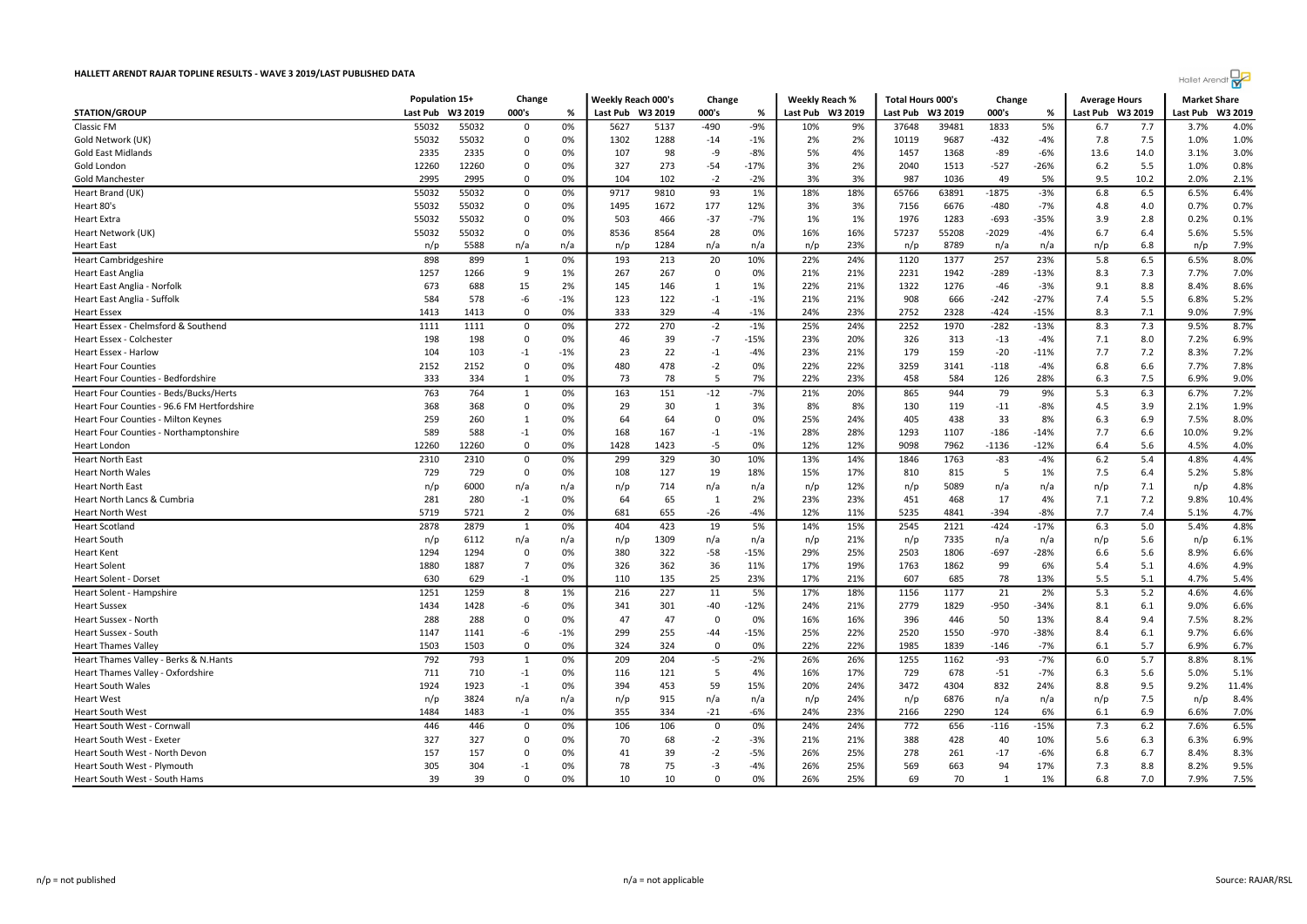| <b>Hallet Arendt</b> |
|----------------------|
|----------------------|

|                                            | Population 15+ |         | Change         |       | Weekly Reach 000's | Change |                | <b>Weekly Reach %</b> |          | <b>Total Hours 000's</b> |                  | Change |                | <b>Average Hours</b> |                  | <b>Market Share</b> |          |         |
|--------------------------------------------|----------------|---------|----------------|-------|--------------------|--------|----------------|-----------------------|----------|--------------------------|------------------|--------|----------------|----------------------|------------------|---------------------|----------|---------|
| <b>STATION/GROUP</b>                       | Last Pub       | W3 2019 | 000's          | %     | Last Pub W3 2019   |        | 000's          | %                     | Last Pub | W3 2019                  | Last Pub W3 2019 |        | 000's          | ℅                    | Last Pub W3 2019 |                     | Last Pub | W3 2019 |
| Heart South West - Torbay                  | 211            | 210     | $-1$           | 0%    | 55                 | 51     | -4             | $-7%$                 | 26%      | 24%                      | 395              | 444    | 49             | 12%                  | 7.2              | 8.7                 | 7.5%     | 8.2%    |
| <b>Heart West Country</b>                  | 2327           | 2341    | 14             | 1%    | 585                | 581    | -4             | $-1%$                 | 25%      | 25%                      | 3819             | 4586   | 767            | 20%                  | 6.5              | 7.9                 | 7.8%     | 9.4%    |
| Heart West Country - Bristol/Weston & Bath | 957            | 963     | 6              | 1%    | 211                | 218    | $\overline{7}$ | 3%                    | 22%      | 23%                      | 1309             | 1971   | 662            | 51%                  | 6.2              | 9.0                 | 6.5%     | 10.2%   |
| Heart West Country - Gloucestershire       | 442            | 436     | -6             | $-1%$ | 130                | 126    | -4             | $-3%$                 | 29%      | 29%                      | 782              | 747    | $-35$          | $-4%$                | 6.0              | 5.9                 | 8.5%     | 8.4%    |
| Heart West Country - Somerset              | 417            | 425     | 8              | 2%    | 102                | 110    | 8              | 8%                    | 24%      | 26%                      | 785              | 817    | 32             | 4%                   | 7.7              | 7.4                 | 8.4%     | 8.7%    |
| Heart West Country - Wiltshire             | 511            | 518     | $\overline{7}$ | 1%    | 144                | 139    | $-5$           | $-3%$                 | 28%      | 27%                      | 1131             | 954    | $-177$         | $-16%$               | 7.9              | 6.9                 | 10.9%    | 8.7%    |
| <b>Heart West Midlands</b>                 | 3861           | 3862    | $\mathbf{1}$   | 0%    | 632                | 615    | $-17$          | $-3%$                 | 16%      | 16%                      | 4168             | 3733   | $-435$         | $-10%$               | 6.6              | 6.1                 | 6.3%     | 5.9%    |
| <b>Heart Yorkshire</b>                     | 3199           | 3199    | $\mathbf 0$    | 0%    | 426                | 456    | 30             | 7%                    | 13%      | 14%                      | 3281             | 3592   | 311            | 9%                   | 7.7              | 7.9                 | 5.7%     | 6.2%    |
| LBC Network (UK)                           | 55032          | 55032   | $\mathbf 0$    | 0%    | 2352               | 2574   | 222            | 9%                    | 4%       | 5%                       | 22533            | 24955  | 2422           | 11%                  | 9.6              | 9.7                 | 2.2%     | 2.5%    |
| LBC 97.3                                   | 12260          | 12260   | $\Omega$       | 0%    | 1228               | 1341   | 113            | 9%                    | 10%      | 11%                      | 12925            | 13292  | 367            | 3%                   | 10.5             | 9.9                 | 6.4%     | 6.7%    |
| <b>LBC London News</b>                     | 12260          | 12260   | 0              | 0%    | 598                | 612    | 14             | 2%                    | 5%       | 5%                       | 2702             | 3271   | 569            | 21%                  | 4.5              | 5.3                 | 1.3%     | 1.7%    |
| Smooth Brand (UK)                          | 55032          | 55032   | $\Omega$       | 0%    | 5748               | 5753   | 5              | 0%                    | 10%      | 10%                      | 43732            | 41788  | $-1944$        | $-4%$                | 7.6              | 7.3                 | 4.3%     | 4.2%    |
| Smooth Extra                               | 55032          | 55032   | $\Omega$       | 0%    | 995                | 936    | $-59$          | $-6%$                 | 2%       | 2%                       | 5363             | 4271   | $-1092$        | $-20%$               | 5.4              | 4.6                 | 0.5%     | 0.4%    |
| Smooth Radio Network (UK)                  | 55032          | 55032   | $\mathbf 0$    | 0%    | 5069               | 5133   | 64             | 1%                    | 9%       | 9%                       | 38666            | 37009  | $-1657$        | $-4%$                | 7.6              | 7.2                 | 3.8%     | 3.7%    |
| Smooth Radio Cambridgeshire                | 898            | 899     | 1              | 0%    | 42                 | 46     | $\overline{4}$ | 10%                   | 5%       | 5%                       | 280              | 299    | 19             | 7%                   | 6.6              | 6.6                 | 1.6%     | 1.7%    |
| Smooth Radio Devon                         | 1060           | 1060    | 0              | 0%    | 47                 | 44     | $-3$           | $-6%$                 | 4%       | 4%                       | 474              | 366    | $-108$         | $-23%$               | 10.0             | 8.4                 | 2.1%     | 1.6%    |
| Smooth Radio East Anglia                   | 1257           | 1266    | 9              | 1%    | 77                 | 64     | $-13$          | $-17%$                | 6%       | 5%                       | 698              | 529    | $-169$         | $-24%$               | 9.1              | 8.2                 | 2.4%     | 1.9%    |
| Smooth Radio East Midlands                 | 2668           | 2668    | $\Omega$       | 0%    | 444                | 401    | $-43$          | $-10%$                | 17%      | 15%                      | 3738             | 3129   | $-609$         | $-16%$               | 8.4              | 7.8                 | 7.0%     | 6.0%    |
| Smooth Radio Essex                         | 1413           | 1413    | $\Omega$       | 0%    | 52                 | 47     | $-5$           | $-10%$                | 4%       | 3%                       | 276              | 279    | $\overline{3}$ | 1%                   | 5.3              | 5.9                 | 0.9%     | 1.0%    |
| Smooth Radio Four Counties                 | 2152           | 2152    | $\Omega$       | 0%    | 91                 | 76     | $-15$          | $-16%$                | 4%       | 4%                       | 664              | 542    | $-122$         | $-18%$               | 7.3              | 7.1                 | 1.6%     | 1.4%    |
| Smooth Radio Kent                          | 1294           | 1294    | $\mathbf 0$    | 0%    | 40                 | 57     | 17             | 43%                   | 3%       | 4%                       | 305              | 346    | 41             | 13%                  | 7.6              | 6.1                 | 1.1%     | 1.3%    |
| Smooth Radio Lake District                 | 52             | 51      | $-1$           | $-2%$ | 9                  | 9      | $\mathbf 0$    | 0%                    | 18%      | 17%                      | 52               | 49     | $-3$           | $-6%$                | 5.7              | 5.5                 | 4.9%     | 4.8%    |
| Smooth Radio Londor                        | 12260          | 12260   | $\mathbf 0$    | 0%    | 790                | 713    | $-77$          | $-10%$                | 6%       | 6%                       | 4426             | 4874   | 448            | 10%                  | 5.6              | 6.8                 | 2.2%     | 2.5%    |
| Smooth Radio North East                    | 2310           | 2310    | $\mathbf 0$    | 0%    | 496                | 549    | 53             | 11%                   | 21%      | 24%                      | 4831             | 4819   | $-12$          | 0%                   | 9.7              | 8.8                 | 12.6%    | 12.1%   |
| Smooth Radio North West                    | 5719           | 5721    | $\overline{2}$ | 0%    | 984                | 1046   | 62             | 6%                    | 17%      | 18%                      | 7095             | 8141   | 1046           | 15%                  | 7.2              | 7.8                 | 6.9%     | 8.0%    |
| Smooth Radio North West and Wales          | 1037           | 1037    | $\Omega$       | 0%    | 67                 | 49     | $-18$          | $-27%$                | 6%       | 5%                       | 296              | 295    | $-1$           | 0%                   | 4.4              | 6.1                 | 1.3%     | 1.4%    |
| Smooth Radio Scotland                      | 1856           | 1856    | $\mathbf 0$    | 0%    | 420                | 422    | $\overline{2}$ | 0%                    | 23%      | 23%                      | 3443             | 3012   | $-431$         | $-13%$               | 8.2              | 7.1                 | 10.6%    | 9.6%    |
| Smooth Radio Solent                        | 1880           | 1887    | $\overline{7}$ | 0%    | 51                 | 77     | 26             | 51%                   | 3%       | 4%                       | 352              | 610    | 258            | 73%                  | 6.9              | 7.9                 | 0.9%     | 1.6%    |
| Smooth Radio South Wales                   | 1057           | 1058    | 1              | 0%    | 81                 | 97     | 16             | 20%                   | 8%       | 9%                       | 589              | 908    | 319            | 54%                  | 7.2              | 9.4                 | 2.9%     | 4.6%    |
| Smooth Radio Sussex                        | 1472           | 1466    | -6             | 0%    | 50                 | 64     | 14             | 28%                   | 3%       | 4%                       | 352              | 356    | $\overline{4}$ | 1%                   | 7.0              | 5.6                 | 1.1%     | 1.2%    |
| Smooth Radio Thames Valley                 | 1503           | 1503    | $\Omega$       | 0%    | 43                 | 39     | $-4$           | $-9%$                 | 3%       | 3%                       | 274              | 256    | $-18$          | $-7%$                | 6.3              | 6.6                 | 0.9%     | 0.9%    |
| Smooth Radio West Country                  | 2327           | 2341    | 14             | 1%    | 112                | 139    | 27             | 24%                   | 5%       | 6%                       | 1285             | 1253   | $-32$          | $-2%$                | 11.4             | 9.0                 | 2.6%     | 2.6%    |
| Smooth Radio West Midlands                 | 3861           | 3862    | $\mathbf{1}$   | 0%    | 541                | 511    | $-30$          | $-6%$                 | 14%      | 13%                      | 4514             | 3716   | $-798$         | $-18%$               | 8.3              | 7.3                 | 6.8%     | 5.9%    |
| Radio X Network (UK)                       | 55032          | 55032   | $\mathbf 0$    | 0%    | 1621               | 1737   | 116            | 7%                    | 3%       | 3%                       | 13184            | 13915  | 731            | 6%                   | 8.1              | 8.0                 | 1.3%     | 1.4%    |
| Radio X London                             | 12260          | 12260   | $\mathbf 0$    | 0%    | 426                | 446    | 20             | 5%                    | 3%       | 4%                       | 4194             | 2615   | $-1579$        | $-38%$               | 9.8              | 5.9                 | 2.1%     | 1.3%    |
| Radio X Manchester                         | 2995           | 2995    | 0              | 0%    | 170                | 161    | -9             | $-5%$                 | 6%       | 5%                       | 1541             | 1464   | $-77$          | $-5%$                | 9.0              | 9.1                 | 3.1%     | 3.0%    |
| Sunrise Radio National                     | 55032          | 55032   | 0              | 0%    | 372                | 383    | 11             | 3%                    | 1%       | 1%                       | 1425             | 1528   | 103            | 7%                   | 3.8              | 4.0                 | 0.1%     | 0.2%    |
| Sunrise Radio London                       | 12260          | 12260   | $\Omega$       | 0%    | 218                | 228    | 10             | 5%                    | 2%       | 2%                       | 731              | 883    | 152            | 21%                  | 3.4              | 3.9                 | 0.4%     | 0.4%    |
| <b>Total Wireless Group</b>                | 55032          | 55032   | $\mathbf 0$    | 0%    | 5111               | 4860   | $-251$         | $-5%$                 | 9%       | 9%                       | 33690            | 32219  | $-1471$        | $-4%$                | 6.6              | 6.6                 | 3.3%     | 3.3%    |
| Scottish Sun 80s                           | 4592           | 4592    | $\mathbf 0$    | 0%    | 19                 | 23     | $\overline{a}$ | 21%                   | $*$ %    | 1%                       | 102              | 50     | $-52$          | $-51%$               | 5.4              | 2.2                 | 0.1%     | 0.1%    |
| Scottish Sun Greatest Hits                 | 4592           | 4592    | $\mathbf 0$    | 0%    | 8                  | 10     | $\overline{2}$ | 25%                   | $*$ %    | $*$ %                    | 43               | 48     | 5              | 12%                  | 5.3              | 4.6                 | 0.1%     | 0.1%    |
| Scottish Sun Hits                          | 4592           | 4592    | $\mathbf 0$    | 0%    | 9                  | 16     | $\overline{7}$ | 78%                   | $*$ %    | $*%$                     | 36               | 32     | $-4$           | $-11%$               | 3.8              | 2.0                 | $*_{\%}$ | $*$ %   |
| talkRADIO                                  | 55032          | 55032   | $\mathbf 0$    | 0%    | 386                | 409    | 23             | 6%                    | 1%       | 1%                       | 1880             | 2237   | 357            | 19%                  | 4.9              | 5.5                 | 0.2%     | 0.2%    |
| talkSPORT                                  | 55032          | 55032   | $\Omega$       | 0%    | 3112               | 2948   | $-164$         | $-5%$                 | 6%       | 5%                       | 19310            | 18145  | $-1165$        | $-6%$                | 6.2              | 6.2                 | 1.9%     | 1.8%    |
| talkSPORT2                                 | 55032          | 55032   | $\Omega$       | 0%    | 439                | 326    | $-113$         | $-26%$                | 1%       | 1%                       | 1343             | 793    | $-550$         | $-41%$               | 3.1              | 2.4                 | 0.1%     | 0.1%    |
| U105 (Greater Belfast)                     | 907            | 907     | 0              | 0%    | 189                | 191    | $\overline{2}$ | 1%                    | 21%      | 21%                      | 1751             | 1749   | $-2$           | 0%                   | 9.3              | 9.2                 | 11.6%    | 11.7%   |
| U105 (Outside Belfast)                     | 609            | 609     | $\Omega$       | 0%    | 31                 | 31     | $\Omega$       | 0%                    | 5%       | 5%                       | 191              | 224    | 33             | 17%                  | 6.1              | 7.1                 | 1.7%     | 2.2%    |
| Virgin Anthems                             | 55032          | 55032   | $\mathbf 0$    | 0%    | 145                | 208    | 63             | 43%                   | $*$ %    | $*$ %                    | 556              | 734    | 178            | 32%                  | 3.8              | 3.5                 | 0.1%     | 0.1%    |
| Virgin Chilled                             | 55032          | 55032   | $\mathbf 0$    | 0%    | 83                 | 148    | 65             | 78%                   | $*$ %    | $*$ %                    | 374              | 429    | 55             | 15%                  | 4.5              | 2.9                 | $*$ %    | $*%$    |
| Virgin Radio                               | 55032          | 55032   | $\Omega$       | 0%    | 1545               | 1417   | $-128$         | $-8%$                 | 3%       | 3%                       | 10088            | 8077   | $-2011$        | $-20%$               | 6.5              | 5.7                 | 1.0%     | 0.8%    |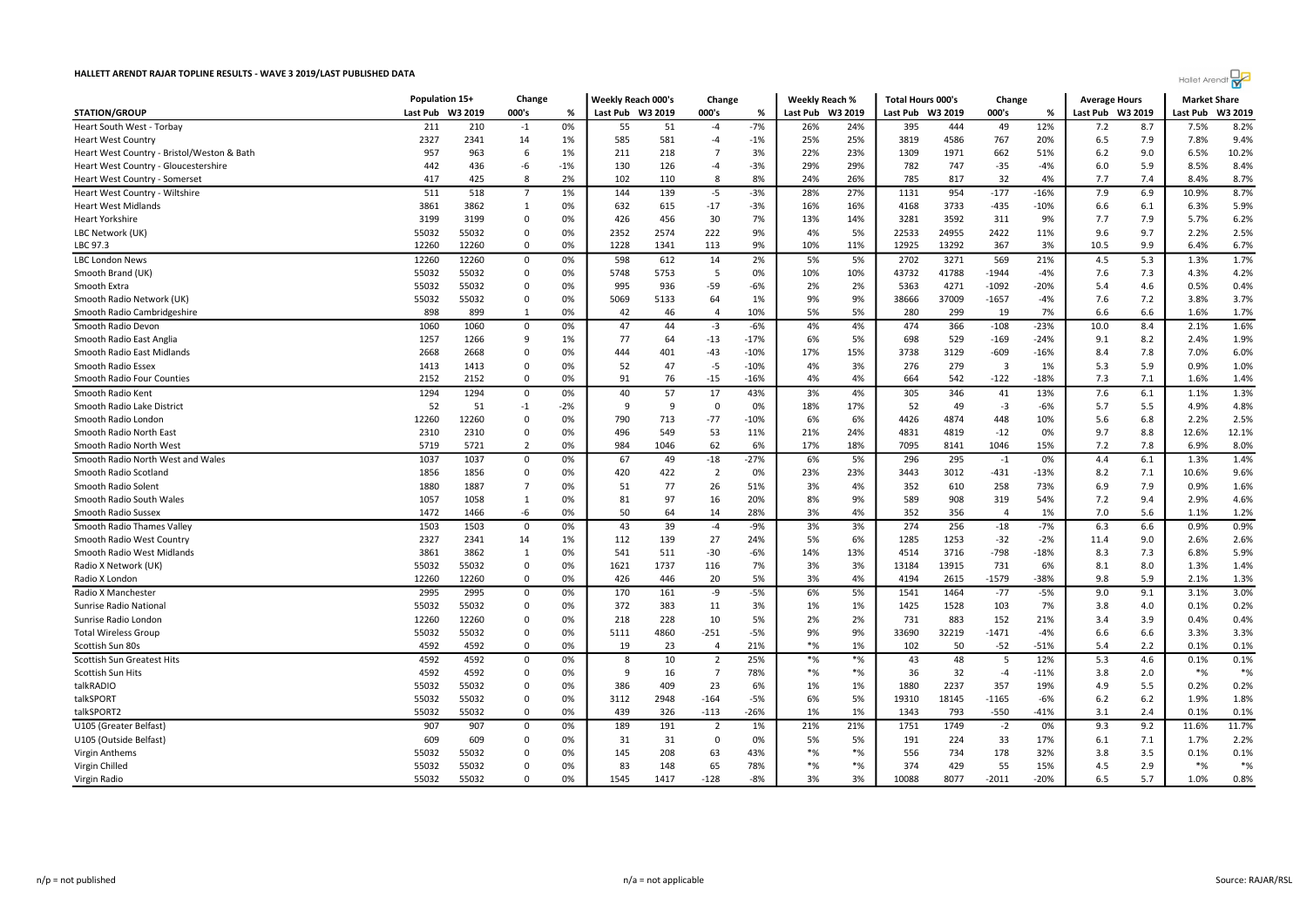| <b>Hallet Arendt</b> |
|----------------------|
|----------------------|

|                                                       |            | Population 15+ |                         | Change   | Weekly Reach 000's |                 | Change                  |          | Weekly Reach % |                  | <b>Total Hours 000's</b> |           | Change         |             | <b>Average Hours</b> |            | <b>Market Share</b> |              |
|-------------------------------------------------------|------------|----------------|-------------------------|----------|--------------------|-----------------|-------------------------|----------|----------------|------------------|--------------------------|-----------|----------------|-------------|----------------------|------------|---------------------|--------------|
| <b>STATION/GROUP</b>                                  | Last Pub   | W3 2019        | 000's                   | %        | Last Pub W3 2019   |                 | 000's                   | ℅        |                | Last Pub W3 2019 | Last Pub W3 2019         |           | 000's          | %           | Last Pub W3 2019     |            | Last Pub            | W3 2019      |
| <b>Total Celador Radio</b>                            | 4853       | 4852           | $-1$                    | 0%       | 567                | 503             | $-64$                   | $-11%$   | 12%            | 10%              | 3803                     | 3566      | $-237$         | $-6%$       | 6.7                  | 7.1        | 3.7%                | 3.6%         |
| The Beach                                             | 183        | 184            | 1                       | 1%       | 44                 | 41              | $-3$                    | $-7%$    | 24%            | 22%              | 397                      | 353       | -44            | $-11%$      | 9.1                  | 8.6        | 9.0%                | 8.2%         |
| The Breeze (Berkshire & North Hampshire               | 824        | 817            | $-7$                    | $-1%$    | 70                 | 82              | 12                      | 17%      | 9%             | 10%              | 477                      | 562       | 85             | 18%         | 6.8                  | 6.9        | 3.3%                | 3.7%         |
| The Breeze (Cheltenham and Gloucester)                | 298        | 299            | 1                       | 0%       | 21                 | 19              | $-2$                    | $-10%$   | 7%             | 6%               | 109                      | 60        | -49            | $-45%$      | 5.2                  | 3.2        | 1.8%                | 1.0%         |
| The Breeze South Devon                                | 262        | 261            | $-1$                    | 0%       | 32                 | 29              | $-3$                    | $-9%$    | 12%            | 11%              | 247                      | 231       | $-16$          | $-6%$       | 7.7                  | 8.1        | 3.8%                | 3.5%         |
| The Breeze (South West)                               | 471        | 477            | 6                       | 1%       | 59                 | 56              | $-3$                    | $-5%$    | 12%            | 12%              | 379                      | 356       | $-23$          | $-6%$       | 6.5                  | 6.4        | 3.7%                | 3.5%         |
| The Breeze (West Country)                             | 1090       | 1085           | $-5$                    | 0%       | 111                | 85              | $-26$                   | $-23%$   | 10%            | 8%               | 898                      | 539       | $-359$         | -40%        | 8.1                  | 6.4        | 4.0%                | 2.5%         |
| Dream 100                                             | 282        | 282            | $\mathbf 0$             | 0%       | 31                 | 33              | $\overline{2}$          | 6%       | 11%            | 12%              | 308                      | 438       | 130            | 42%         | 9.9                  | 13.3       | 5.0%                | 6.9%         |
| Fire Radio                                            | 422        | 422            | 0                       | 0%       | 57                 | 44              | $-13$                   | $-23%$   | 13%            | 10%              | 248                      | 198       | $-50$          | -20%        | 4.4                  | 4.6        | 2.9%                | 2.4%         |
| North Norfolk Radio                                   | 93         | 94             | 1                       | 1%       | 16                 | 17              | 1                       | 6%       | 18%            | 18%              | 160                      | 157       | $-3$           | $-2%$       | 9.7                  | 9.2        | 7.2%                | 7.1%         |
| Radio Norwich                                         | 361        | 362            | $\mathbf{1}$            | 0%       | $\overline{31}$    | 28              | $-3$                    | $-10%$   | 9%             | 8%               | 212                      | 199       | $-13$          | $-6%$       | 6.9                  | 7.2        | 2.8%                | 2.7%         |
| <b>SAMfm Bristol</b>                                  | 823        | 829            | 6                       | 1%       | 95                 | 64              | $-31$                   | $-33%$   | 12%            | 8%               | 360                      | 263       | $-97$          | $-27%$      | 3.8                  | 4.1        | 2.1%                | 1.6%         |
| SAMfm Swindon                                         | 273        | 273            | 0                       | 0%       | 27                 | 25              | $-2$                    | $-7%$    | 10%            | 9%               | 127                      | 90        | $-37$          | -29%        | 4.7                  | 3.6        | 2.5%                | 1.6%         |
| Town 102 FM                                           | 299        | 298            | $-1$                    | 0%       | 18                 | 10              | -8                      | $-44%$   | 6%             | 3%               | 130                      | 83        | $-47$          | -36%        | 7.4                  | 8.5        | 2.0%                | 1.3%         |
| Central FM                                            | 218        | 218            | $\Omega$                | 0%       | 46                 | 46              | $\Omega$                | 0%       | 21%            | 21%              | 446                      | 428       | $-18$          | $-4%$       | 9.7                  | 9.3        | 12.4%               | 11.5%        |
| Communicorp UK                                        | 20342      | 20342          | 0                       | 0%       | 3377               | 3422            | 45                      | 1%       | 17%            | 17%              | 24973                    | 24796     | $-177$         | $-1%$       | 7.4                  | 7.2        | 6.8%                | 6.8%         |
| Capital Scotland                                      | 2878       | 2879           | 1                       | 0%       | 558                | 513             | $-45$                   | $-8%$    | 19%            | 18%              | 3087                     | 2515      | $-572$         | $-19%$      | 5.5                  | 4.9        | 6.6%                | 5.7%         |
| Capital South Wales                                   | 1057       | 1058           | 1                       | 0%       | 231                | 213             | $-18$                   | $-8%$    | 22%            | 20%              | 1300                     | 935       | $-365$         | $-28%$      | 5.6                  | 4.4        | 6.4%                | 4.7%         |
| Connect FM                                            | 491        | 491            | $\mathbf 0$             | 0%       | 51                 | 44              | $-7$                    | $-14%$   | 10%            | 9%               | 327                      | 259       | $-68$          | $-21%$      | 6.4                  | 5.9        | 3.0%                | 2.4%         |
| Connect FM Herts Beds and Bucks                       | 1564       | 1564           | 0                       | 0%       | 9                  | 8               | $-1$                    | $-11%$   | 1%             | 1%               | 45                       | 40        | $-5$           | $-11%$      | 5.0                  | 5.1        | 0.2%                | 0.1%         |
| Heart Four Counties - 96.6 FM Hertfordshire           | 368        | 368            | $\mathbf 0$             | 0%       | 29                 | 30              | $\mathbf{1}$            | 3%       | 8%             | 8%               | 130                      | 119       | $-11$          | $-8%$       | 4.5                  | 3.9        | 2.1%                | 1.9%         |
| <b>Heart North Wales</b>                              | 729        | 729            | $\Omega$                | 0%       | 108                | 127             | 19                      | 18%      | 15%            | 17%              | 810                      | 815       | 5              | 1%          | 7.5                  | 6.4        | 5.2%                | 5.8%         |
| <b>Heart Yorkshire</b>                                | 3199       | 3199           | $\mathbf 0$             | 0%       | 426                | 456             | 30                      | 7%       | 13%            | 14%              | 3281                     | 3592      | 311            | 9%          | 7.7                  | 7.9        | 5.7%                | 6.2%         |
| Smooth Radio East Midlands                            | 2668       | 2668           | $\mathbf 0$             | 0%       | 444                | 401             | $-43$                   | $-10%$   | 17%            | 15%              | 3738                     | 3129      | $-609$         | $-16%$      | 8.4                  | 7.8        | 7.0%                | 6.0%         |
| Smooth Radio North East                               | 2310       | 2310           | 0                       | 0%       | 496                | 549             | 53                      | 11%      | 21%            | 24%              | 4831                     | 4819      | $-12$          | 0%          | 9.7                  | 8.8        | 12.6%               | 12.1%        |
| Smooth Radio North West                               | 5719       | 5721           | $\overline{2}$          | 0%       | 984                | 1046            | 62                      | 6%       | 17%            | 18%              | 7095                     | 8141      |                | 15%         | 7.2                  | 7.8        | 6.9%                | 8.0%         |
|                                                       | 2995       | 2995           | 0                       |          |                    |                 |                         |          |                |                  |                          |           | 1046           |             |                      |            | 0.9%                |              |
| XS Manchester                                         |            |                |                         | 0%       | 67                 | 80              | 13                      | 19%      | 2%             | 3%               | 435                      | 540       | 105            | 24%         | 6.5                  | 6.7        |                     | 1.1%         |
| <b>Total Dee Radio Group</b><br>Cheshire's Silk 106.9 | 1398       | 1398<br>187    | $\mathbf 0$<br>$\Omega$ | 0%<br>0% | 47<br>13           | 50<br>13        | 3<br>$\Omega$           | 6%<br>0% | 3%<br>7%       | 4%<br>7%         | 289<br>77                | 303<br>75 | 14<br>$-2$     | 5%<br>$-3%$ | 6.2<br>5.8           | 6.1<br>5.6 | 1.0%<br>2.5%        | 1.1%<br>2.4% |
|                                                       | 187<br>196 | 196            | $\mathbf 0$             | 0%       | 22                 | 25              | 3                       | 14%      | 11%            | 13%              | 139                      | 160       | 21             | 15%         | 6.3                  | 6.3        | 3.2%                | 3.9%         |
| Chester's Dee 106.3 (Dee on DAB)                      |            |                |                         |          |                    |                 |                         |          |                |                  |                          |           |                |             |                      |            |                     |              |
| Love 80's Liverpool                                   | 1015       | 1015           | $\mathbf 0$             | 0%       | 11                 | 11              | $\mathbf 0$             | 0%       | 1%             | 1%               | 73                       | 69        | $-4$           | $-5%$       | 6.6                  | 6.2        | 0.4%                | 0.3%         |
| <b>Total Essex Radio</b>                              | 1325       | 1325           | 0                       | 0%       | 73                 | 105             | 32                      | 44%      | 6%             | 8%               | 469                      | 494       | 25             | 5%          | 6.4                  | 4.7        | 1.7%                | 1.8%         |
| Radio Essex (was Southend & Chelmsford)               | 737        | 737            | $\Omega$                | 0%       | 48                 | 59              | 11                      | 23%      | 7%             | 8%               | 273                      | 372       | 99             | 36%         | 5.7                  | 6.3        | 1.7%                | 2.4%         |
| Radio Essex DAB                                       | 1325       | 1325           | $\Omega$                | 0%       | 49                 | 54              | 5                       | 10%      | 4%             | 4%               | 216                      | 171       | $-45$          | $-21%$      | 4.5                  | 3.2        | 0.8%                | 0.6%         |
| <b>Total Radio Exe</b>                                | 734        | 733            | $-1$                    | 0%       | 33                 | 31              | $-2$                    | $-6%$    | 4%             | 4%               | 285                      | 295       | 10             | 4%          | 8.7                  | 9.6        | 1.8%                | 1.9%         |
| Radio Exe (DAB)                                       | 734        | 733            | $-1$                    | 0%       | 19                 | 18              | $-1$                    | $-5%$    | 3%             | 2%               | 101                      | 113       | 12             | 12%         | 5.4                  | 6.3        | 0.7%                | 0.7%         |
| Radio Exe (FM)                                        | 213        | 212            | $-1$                    | 0%       | 17                 | 16              | $-1$                    | $-6%$    | 8%             | 8%               | 184                      | 182       | $-2$           | $-1%$       | 10.7                 | 11.4       | 5.1%                | 5.1%         |
| 3FM                                                   | 70         | 70             | 0                       | 0%       | 27                 | 27              | 0                       | 0%       | 38%            | 39%              | 254                      | 238       | $-16$          | $-6%$       | 9.5                  | 8.7        | 18.2%               | 16.4%        |
| Fosse 107                                             | 354        | 353            | $-1$                    | 0%       | 20                 | 18              | $-2$                    | $-10%$   | 6%             | 5%               | 165                      | 137       | $-28$          | $-17%$      | 8.3                  | 7.7        | 2.4%                | 2.1%         |
| Fun Kids (London)                                     | 12260      | 12260          | $\mathbf 0$             | 0%       | 38                 | 51              | 13                      | 34%      | $*$ %          | $*$ %            | 66                       | 64        | $-2$           | $-3%$       | 1.7                  | 1.3        | $*$ %               | $*%$         |
| <b>IOW Radio</b>                                      | 121        | 121            | $\mathbf 0$             | 0%       | 42                 | 44              | $\overline{2}$          | 5%       | 35%            | 36%              | 362                      | 385       | 23             | 6%          | 8.5                  | 8.8        | 14.0%               | 14.6%        |
| Ipswich 102                                           | n/p        | 298            | n/a                     | n/a      | n/p                | 35              | n/a                     | n/a      | n/p            | 12%              | n/p                      | 171       | n/a            | n/a         | n/p                  | 4.9        | n/p                 | 2.7%         |
| <b>Total JACK</b>                                     | 55032      | 55032          | 0                       | 0%       | 350                | 394             | 44                      | 13%      | 1%             | 1%               | 1820                     | 1783      | $-37$          | $-2%$       | 5.2                  | 4.5        | 0.2%                | 0.2%         |
| <b>JACK Radio</b>                                     | 55032      | 55032          | $\mathbf 0$             | 0%       | 125                | 145             | 20                      | 16%      | $*$ %          | $*$ %            | 554                      | 408       | $-146$         | $-26%$      | 4.4                  | 2.8        | 0.1%                | $*$ %        |
| <b>JACK Local</b>                                     | 525        | 525            | $\Omega$                | 0%       | 79                 | 83              | $\overline{\mathbf{A}}$ | 5%       | 15%            | 16%              | 415                      | 441       | 26             | 6%          | 5.2                  | 5.3        | 4.1%                | 4.5%         |
| JACK 2 Hits Oxfordshire                               | 525        | 525            | $\mathsf 0$             | 0%       | 29                 | $\overline{25}$ | $-4$                    | $-14%$   | 6%             | 5%               | 62                       | 61        | $-1$           | $-2%$       | 2.1                  | 2.4        | 0.6%                | 0.6%         |
| 106 JACKfm (Oxford)                                   | 525        | 525            | $\Omega$                | 0%       | 57                 | 64              | $\overline{7}$          | 12%      | 11%            | 12%              | 331                      | 351       | 20             | 6%          | 5.8                  | 5.5        | 3.3%                | 3.6%         |
| JACK 3                                                | 525        | 525            | 0                       | 0%       | -3                 | $\overline{4}$  | 1                       | 33%      | 1%             | 1%               | 23                       | 30        | $\overline{7}$ | 30%         | 7.3                  | 8.1        | 0.2%                | 0.3%         |
| Union JACK                                            | 55032      | 55032          | $\mathbf 0$             | 0%       | 155                | 184             | 29                      | 19%      | $*$ %          | $*$ %            | 725                      | 910       | 185            | 26%         | 4.7                  | 5.0        | 0.1%                | 0.1%         |
| Kingdom FM                                            | 293        | 293            | $\Omega$                | 0%       | 55                 | 55              | $\Omega$                | 0%       | 19%            | 19%              | 271                      | 266       | $-5$           | $-2%$       | 4.9                  | 4.9        | 5.4%                | 5.9%         |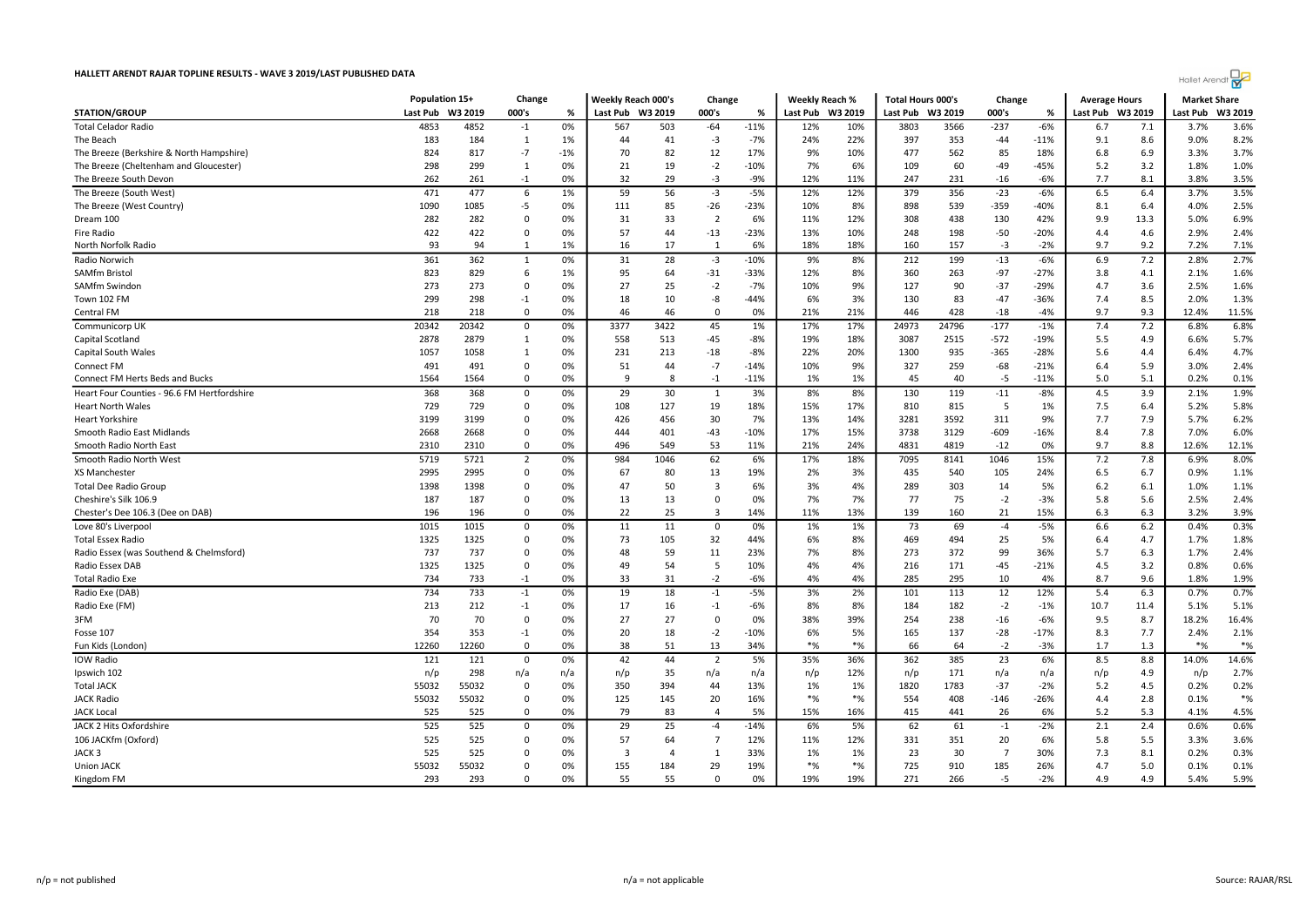| Hallet Arendt |  |
|---------------|--|
|---------------|--|

| HALLETT ARENDT RAJAR TOPLINE RESULTS - WAVE 3 2019/LAST PUBLISHED DATA |                |         |                |       |                    |         |                |        |                  |       |                          |      |                |        |                      |      | Hallet Arendt       |         |
|------------------------------------------------------------------------|----------------|---------|----------------|-------|--------------------|---------|----------------|--------|------------------|-------|--------------------------|------|----------------|--------|----------------------|------|---------------------|---------|
|                                                                        | Population 15+ |         | Change         |       | Weekly Reach 000's |         | Change         |        | Weekly Reach %   |       | <b>Total Hours 000's</b> |      | Change         |        | <b>Average Hours</b> |      | <b>Market Share</b> |         |
| <b>STATION/GROUP</b>                                                   | Last Pub       | W3 2019 | 000's          | %     | Last Pub           | W3 2019 | 000's          | %      | Last Pub W3 2019 |       | Last Pub W3 2019         |      | 000's          | %      | Last Pub W3 2019     |      | Last Pub            | W3 2019 |
| <b>KMFM</b>                                                            | 1344           | 1345    | 1              | 0%    | 233                | 200     | $-33$          | $-14%$ | 17%              | 15%   | 1590                     | 994  | $-596$         | $-37%$ | 6.8                  | 5.0  | 5.4%                | 3.6%    |
| Lincs FM Group                                                         | 2028           | 2028    | $\mathbf 0$    | 0%    | 490                | 486     | -4             | $-1%$  | 24%              | 24%   | 4934                     | 5287 | 353            | 7%     | 10.1                 | 10.9 | 11.9%               | 12.7%   |
| Dearne FM                                                              | 245            | 245     | 0              | 0%    | 53                 | 49      | -4             | $-8%$  | 22%              | 20%   | 284                      | 463  | 179            | 63%    | 5.4                  | 9.5  | 5.9%                | 9.4%    |
| Lincs FM 102.2                                                         | 949            | 949     | $\mathbf 0$    | 0%    | 326                | 311     | $-15$          | $-5%$  | 34%              | 33%   | 3949                     | 3973 | 24             | 1%     | 12.1                 | 12.8 | 19.4%               | 19.8%   |
| <b>Ridings FM</b>                                                      | 309            | 309     | $\Omega$       | 0%    | 34                 | 32      | $-2$           | $-6%$  | 11%              | 10%   | 270                      | 247  | $-23$          | $-9%$  | 7.9                  | 7.8  | 4.3%                | 3.6%    |
| Rother FM                                                              | 211            | 210     | $-1$           | 0%    | 33                 | 34      | $\mathbf{1}$   | 3%     | 16%              | 16%   | 325                      | 370  | 45             | 14%    | 9.9                  | 11.0 | 8.0%                | 9.1%    |
| Trax FM                                                                | 381            | 381     | $\mathbf 0$    | 0%    | 78                 | 80      | $\overline{2}$ | 3%     | 21%              | 21%   | 643                      | 719  | 76             | 12%    | 8.2                  | 9.0  | 9.5%                | 10.3%   |
| Love Sport                                                             | 12260          | 12260   | $\mathbf 0$    | 0%    | 40                 | 39      | $-1$           | $-3%$  | $*$ %            | $*$ % | 105                      | 94   | $-11$          | -10%   | 2.6                  | 2.4  | 0.1%                | $*%$    |
| <b>Total Lyca</b>                                                      | 12260          | 12260   | $\Omega$       | 0%    | 142                | 165     | 23             | 16%    | 1%               | 1%    | 945                      | 1252 | 307            | 32%    | 6.7                  | 7.6  | 0.5%                | 0.6%    |
| Dilse Radio 1035am                                                     | 12260          | 12260   | 0              | 0%    | 56                 | 79      | 23             | 41%    | $\frac{*}{6}$    | 1%    | 382                      | 474  | 92             | 24%    | 6.8                  | 6.0  | 0.2%                | 0.2%    |
| Lyca Radio 1458am                                                      | 12260          | 12260   | $\mathbf 0$    | 0%    | 81                 | 83      | $\overline{2}$ | 2%     | 1%               | 1%    | 314                      | 233  | $-81$          | $-26%$ | 3.9                  | 2.8  | 0.2%                | 0.1%    |
| Time FM 107.5                                                          | 477            | 477     | $\mathbf 0$    | 0%    | 24                 | 26      | $\overline{2}$ | 8%     | 5%               | 5%    | 249                      | 323  | 74             | 30%    | 10.6                 | 12.4 | 3.5%                | 4.4%    |
| Radio Mansfield 103.2                                                  | 164            | 165     | $\mathbf{1}$   | 1%    | 29                 | 31      | $\overline{2}$ | 7%     | 18%              | 19%   | 315                      | 289  | $-26$          | $-8%$  | 11.0                 | 9.4  | 8.7%                | 8.4%    |
| Manx Radio                                                             | 70             | 70      | $\Omega$       | 0%    | 30                 | 31      | 1              | 3%     | 43%              | 45%   | 255                      | 266  | 11             | 4%     | 8.5                  | 8.5  | 18.3%               | 18.3%   |
| Mi-Soul                                                                | 12260          | 12260   | 0              | 0%    | 78                 | 75      | $-3$           | -4%    | 1%               | 1%    | 409                      | 359  | $-50$          | $-12%$ | 5.3                  | 4.8  | 0.2%                | 0.2%    |
| More Radio                                                             | 522            | 522     | $\Omega$       | 0%    | 27                 | 49      | 22             | 81%    | 5%               | 9%    | 171                      | 802  | 631            | 369%   | 6.3                  | 16.4 | 1.4%                | 7.3%    |
|                                                                        | 19652          | 19651   | $-1$           | 0%    | 718                | 776     | 58             | 8%     | 4%               | 4%    | 4230                     | 4683 | 453            | 11%    | 5.9                  | 6.0  | 1.2%                | 1.4%    |
| <b>Nation Broadcasting Group</b><br>The Breeze (Solent)                | 1202           | 1209    | $\overline{7}$ | 1%    | 66                 | 56      | $-10$          | $-15%$ | 6%               | 5%    | 245                      | 400  | 155            | 63%    | 3.7                  | 7.1  | 1.0%                | 1.6%    |
|                                                                        | 132            | 132     | 0              | 0%    | 22                 | 22      | $\mathbf 0$    | 0%     | 17%              | 17%   |                          | 107  | $-56$          | $-34%$ | 7.5                  | 4.8  | 6.7%                | 4.4%    |
| 106.3 Bridge FM<br>Radio Carmarthenshire                               | 140            | 140     | $\mathbf 0$    | 0%    | 30                 | 29      | $-1$           | $-3%$  | 21%              | 21%   | 163<br>208               | 194  |                | $-7%$  | 7.0                  | 6.6  | 7.3%                | 7.1%    |
|                                                                        |                | 12260   |                |       |                    | 44      |                |        |                  | $*$ % | 224                      |      | $-14$          |        | 9.5                  |      | 0.1%                | 0.2%    |
| Chris Country Radio                                                    | 12260          |         | $\mathbf 0$    | 0%    | 23                 |         | 21             | 91%    | $*$ %            |       |                          | 373  | 149            | 67%    |                      | 8.6  |                     |         |
| Dragon Radio Wales                                                     | 2622           | 2622    | $\mathbf 0$    | 0%    | 49                 | 50      | 1              | 2%     | 2%               | 2%    | 269                      | 265  | $-4$           | $-1%$  | 5.5                  | 5.3  | 0.5%                | 0.5%    |
| <b>KCFM</b>                                                            | 464            | 464     | $\mathbf 0$    | 0%    | 65                 | 62      | -3             | $-5%$  | 14%              | 13%   | 568                      | 497  | $-71$          | $-13%$ | 8.7                  | 8.0  | 6.2%                | 5.6%    |
| Nation Radio Ceredigion (was Radio Ceredigion)                         | 78             | 77      | $-1$           | $-1%$ | 14                 | 14      | 0              | 0%     | 18%              | 18%   | 52                       | 50   | $-2$           | $-4%$  | 3.7                  | 3.7  | 3.7%                | 3.8%    |
| Nation Radio London                                                    | 12260          | 12260   | $\Omega$       | 0%    | 12                 | 10      | $-2$           | $-17%$ | $*$ %            | $*$ % | 40                       | 17   | $-23$          | -58%   | 3.2                  | 1.6  | $*$ %               | $*%$    |
| Nation Radio Scotland                                                  | 1856           | 1856    | $\mathbf 0$    | 0%    | 52                 | 57      | 5              | 10%    | 3%               | 3%    | 332                      | 443  | 111            | 33%    | 6.4                  | 7.7  | 1.0%                | 1.4%    |
| Nation Radio South Wales                                               | 1682           | 1682    | $\mathbf 0$    | 0%    | 145                | 143     | $-2$           | $-1%$  | 9%               | 9%    | 703                      | 713  | 10             | 1%     | 4.8                  | 5.0  | 2.2%                | 2.2%    |
| 102.5 Radio Pembrokeshire                                              | 102            | 103     | 1              | 1%    | 35                 | 36      | $\mathbf{1}$   | 3%     | 34%              | 35%   | 174                      | 206  | 32             | 18%    | 5.0                  | 5.8  | 7.6%                | 8.7%    |
| Sam FM South Coast                                                     | 2190           | 2189    | $-1$           | 0%    | 167                | 182     | 15             | 9%     | 8%               | 8%    | 708                      | 736  | 28             | 4%     | 4.2                  | 4.0  | 1.6%                | 1.7%    |
| Sun FM Radio                                                           | 269            | 269     | $\mathbf 0$    | 0%    | 54                 | 58      | $\overline{4}$ | 7%     | 20%              | 22%   | 573                      | 581  | 8              | 1%     | 10.5                 | 10.0 | 12.7%               | 12.9%   |
| Swansea Bay Radio                                                      | 480            | 480     | $\mathbf 0$    | 0%    | 21                 | 26      | 5              | 24%    | 4%               | 5%    | 85                       | 167  | 82             | 96%    | 4.1                  | 6.5  | 0.9%                | 1.8%    |
| Original 106 (Aberdeen)                                                | 346            | 346     | $\Omega$       | 0%    | 82                 | 82      | $\mathbf 0$    | 0%     | 24%              | 24%   | 798                      | 783  | $-15$          | $-2%$  | 9.8                  | 9.6  | 12.3%               | 12.4%   |
| Panjab Radio                                                           | 12260          | 12260   | 0              | 0%    | 92                 | 83      | -9             | $-10%$ | 1%               | 1%    | 347                      | 363  | 16             | 5%     | 3.8                  | 4.4  | 0.2%                | 0.2%    |
| Peak 107 FM                                                            | 424            | 424     | $\Omega$       | 0%    | 78                 | 67      | $-11$          | $-14%$ | 18%              | 16%   | 612                      | 580  | $-32$          | $-5%$  | 7.8                  | 8.6  | 7.0%                | 7.0%    |
| Radio Plymouth                                                         | 260            | 261     | 1              | 0%    | 30                 | 33      | $\overline{3}$ | 10%    | 12%              | 12%   | 331                      | 302  | $-29$          | $-9%$  | 11.0                 | 9.3  | 5.5%                | 5.0%    |
| Premier Christian Radio                                                | 12260          | 12260   | $\mathbf 0$    | 0%    | 131                | 136     | 5              | 4%     | 1%               | 1%    | 826                      | 2302 | 1476           | 179%   | 6.3                  | 16.9 | 0.4%                | 1.2%    |
| Pulse 1 (was The Pulse)                                                | 729            | 729     | $\mathbf 0$    | 0%    | 116                | 109     | $-7$           | $-6%$  | 16%              | 15%   | 682                      | 663  | $-19$          | $-3%$  | 5.9                  | 6.1  | 5.5%                | 5.6%    |
| Pulse <sub>2</sub>                                                     | 729            | 729     | $\mathbf 0$    | 0%    | 44                 | 44      | $\mathbf 0$    | 0%     | 6%               | 6%    | 261                      | 303  | 42             | 16%    | 5.9                  | 6.9  | 2.1%                | 2.6%    |
| Pulse 80's                                                             | 729            | 730     | 1              | 0%    | 10                 | 12      | $\overline{2}$ | 20%    | 1%               | 2%    | 21                       | 27   | 6              | 29%    | 2.2                  | 2.3  | 0.2%                | 0.2%    |
| Q Radio                                                                | 1208           | 1215    | $\overline{7}$ | 1%    | 289                | 311     | 22             | 8%     | 24%              | 26%   | 2038                     | 1959 | $-79$          | $-4%$  | 7.1                  | 6.3  | 9.9%                | 9.8%    |
| <b>Total Quidem</b>                                                    | 1066           | 1076    | 10             | 1%    | 104                | 110     | 6              | 6%     | 10%              | 10%   | 578                      | 558  | $-20$          | $-3%$  | 5.6                  | 5.1  | 2.9%                | 2.9%    |
| 107.6 Banbury Sound                                                    | 86             | 86      | 0              | 0%    | 10                 | 12      | $\overline{2}$ | 20%    | 11%              | 14%   | 28                       | 46   | 18             | 64%    | 2.9                  | 3.9  | 1.5%                | 2.5%    |
| Rugby FM                                                               | 82             | 82      | $\Omega$       | 0%    | 18                 | 20      | $\overline{2}$ | 11%    | 22%              | 25%   | 113                      | 124  | 11             | 10%    | $6.2$                | 6.1  | 6.9%                | 8.1%    |
| 96.2FM Touchradio - Coventry                                           | 336            | 336     | $\Omega$       | 0%    | 19                 | 22      | $\overline{3}$ | 16%    | 6%               | 6%    | 75                       | 84   | 9              | 12%    | 4.0                  | 3.9  | 1.5%                | 1.7%    |
| <b>Touch FM Staffs</b>                                                 | 261            | 261     | $\mathbf 0$    | 0%    | 22                 | 24      | $\overline{2}$ | 9%     | 8%               | 9%    | 103                      | 105  | $\overline{2}$ | 2%     | 4.7                  | 4.4  | 2.1%                | 2.2%    |
| 102FM Touchradio - Warks, Worcs, Cotswolds                             | 300            | 311     | 11             | 4%    | 36                 | 32      | $-4$           | $-11%$ | 12%              | 10%   | 259                      | 199  | $-60$          | $-23%$ | 7.2                  | 6.3  | 4.0%                | 3.1%    |
| Revolution 96.2                                                        | 490            | 490     | $\mathbf 0$    | 0%    | 27                 | 28      | 1              | 4%     | 5%               | 6%    | 154                      | 159  | 5              | 3%     | 5.8                  | 5.8  | 2.0%                | 2.1%    |
| Signal 80's                                                            | 812            | 812     | $\Omega$       | 0%    | 19                 | 19      | $\mathbf 0$    | 0%     | 2%               | 2%    | 72                       | 83   | 11             | 15%    | 3.9                  | 4.3  | 0.4%                | 0.5%    |
|                                                                        | 1054           | 1053    | $-1$           | 0%    | 52                 | 41      | $-11$          | $-21%$ | 5%               | 4%    | 337                      | 229  | $-108$         | -32%   | 6.5                  | 5.6  | 1.7%                | 1.3%    |
| Signal 107<br>Signal One                                               | 812            | 811     | $-1$           | 0%    | 242                | 225     | $-17$          | $-7%$  | 30%              | 28%   | 2130                     | 2249 | 119            | 6%     | 8.8                  | 10.0 | 12.2%               | 13.5%   |
|                                                                        |                |         |                |       |                    |         |                |        |                  |       |                          |      |                |        |                      |      |                     |         |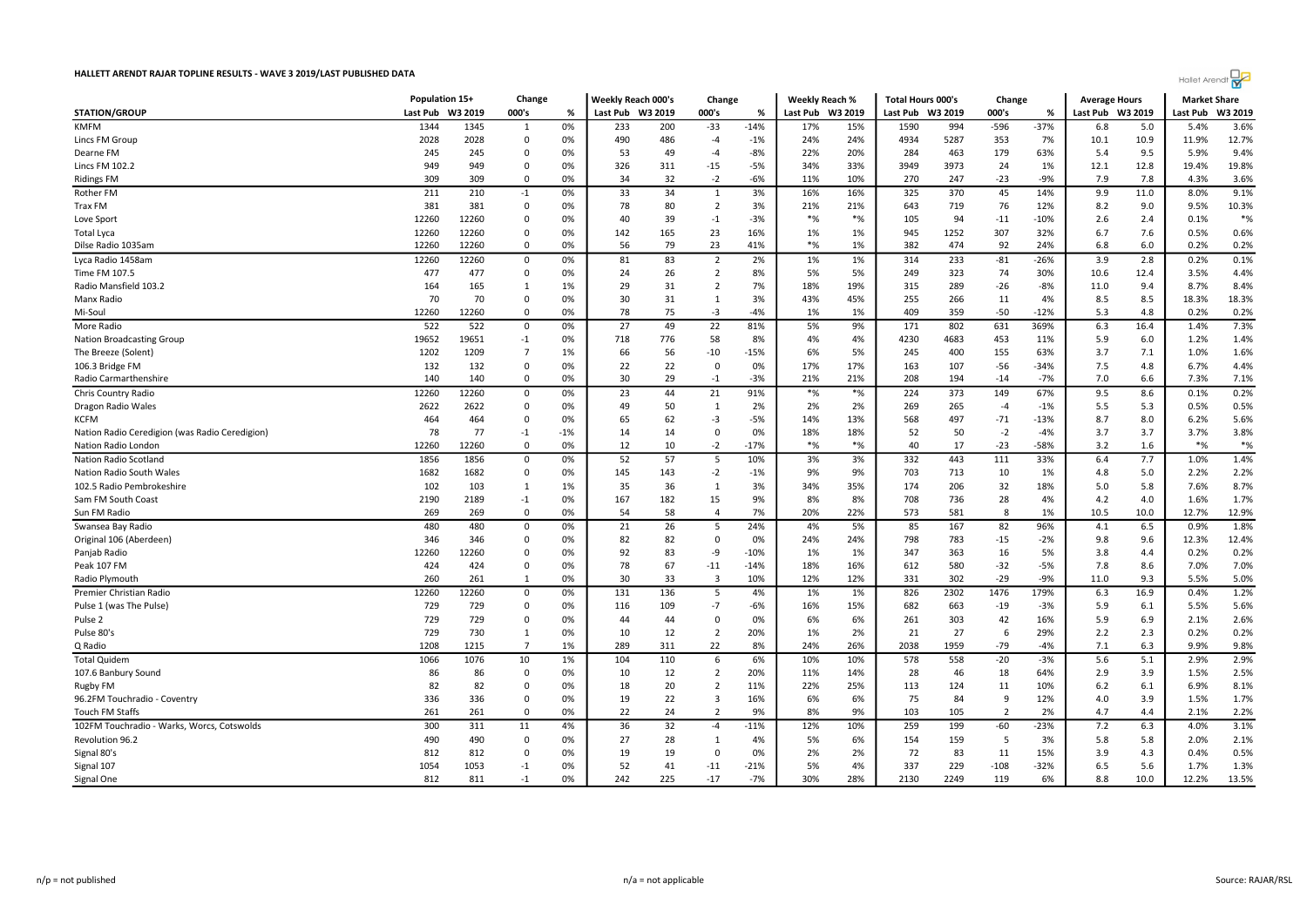| Hallet Arendt |  |
|---------------|--|
|---------------|--|

|                           | Population 15+   |      | Change         |       | <b>Weekly Reach 000's</b><br>Change |     |                | Weekly Reach %<br><b>Total Hours 000's</b> |     | Change           |                  | <b>Average Hours</b> |                | <b>Market Share</b> |                  |      |          |         |
|---------------------------|------------------|------|----------------|-------|-------------------------------------|-----|----------------|--------------------------------------------|-----|------------------|------------------|----------------------|----------------|---------------------|------------------|------|----------|---------|
| <b>STATION/GROUP</b>      | Last Pub W3 2019 |      | 000's          | %     | Last Pub W3 2019                    |     | 000's          | %                                          |     | Last Pub W3 2019 | Last Pub W3 2019 |                      | 000's          | %                   | Last Pub W3 2019 |      | Last Pub | W3 2019 |
| Signal Two                | 812              | 811  | $-1$           | 0%    | 47                                  | 48  | -1             | 2%                                         | 6%  | 6%               | 450              | 320                  | $-130$         | $-29%$              | 9.5              | 6.6  | 2.6%     | 1.9%    |
| Swansea Sound - 1170 MW   | 480              | 480  |                | 0%    | 40                                  | 36  | $-4$           | $-10%$                                     | 8%  | 8%               | 277              | 211                  | -66            | $-24%$              | 7.0              | 5.8  | 3.0%     | 2.3%    |
| <b>Tindle Radio Group</b> | 144              | 143  | $-1$           | $-1%$ | 81                                  | 80  | $-1$           | $-1%$                                      | 56% | 56%              | 916              | 847                  | $-69$          | -8%                 | 11.4             | 10.6 | 37.2%    | 34.6%   |
| Channel 103 FM            | 90               | 90   |                | 0%    | 50                                  | 50  |                | 0%                                         | 55% | 56%              | 562              | 498                  | $-64$          | $-11%$              | 11.3             | 9.9  | 35.4%    | 31.8%   |
| Island FM 104.7           | 53               | 53   | $\Omega$       | 0%    | 31                                  | 30  | $-1$           | $-3%$                                      | 58% | 56%              | 354              | 348                  | -6             | $-2%$               | 11.5             | 11.8 | 40.3%    | 39.7%   |
| 107.4 Tower FM            | 450              | 452  | $\overline{2}$ | 0%    | 37                                  | 33  | $-4$           | $-11%$                                     | 8%  | 7%               | 274              | 276                  | $\overline{2}$ | 1%                  | 7.4              | 8.3  | 3.6%     | 3.5%    |
| <b>Total UKRD</b>         | 2487             | 2481 | -6             | 0%    | 731                                 | 726 | -5             | $-1%$                                      | 29% | 29%              | 5608             | 5362                 | $-246$         | $-4%$               | 7.7              | 7.4  | 10.9%    | 10.3%   |
| Eagle 80s                 | n/p              | 510  | n/a            | n/a   | n/p                                 | 6   | n/a            | n/a                                        | n/p | 1%               | n/p              | 37                   | n/a            | n/a                 | n/p              | 6.7  | n/p      | 0.4%    |
| Eagle Radio               | 511              | 511  |                | 0%    | 153                                 | 139 | $-14$          | -9%                                        | 30% | 27%              | 987              | 945                  | $-42$          | $-4%$               | 6.4              | 6.8  | 9.9%     | 9.0%    |
| KL.FM 96.7                | 189              | 189  | $\Omega$       | 0%    | 65                                  | 60  | -5             | $-8%$                                      | 34% | 32%              | 545              | 469                  | $-76$          | $-14%$              | 8.4              | 7.8  | 12.9%    | 10.5%   |
| Minster FM                | 363              | 363  | $\Omega$       | 0%    | 84                                  | 85  |                | 1%                                         | 23% | 23%              | 609              | 598                  | $-11$          | $-2%$               | 7.3              | 7.1  | 9.1%     | 9.2%    |
| Mix 96                    | 143              | 143  | $\Omega$       | 0%    | 47                                  | 45  | $-2$           | $-4%$                                      | 33% | 31%              | 376              | 344                  | $-32$          | -9%                 | 8.0              | 7.6  | 12.5%    | 11.7%   |
| Pirate FM                 | 502              | 502  | $\Omega$       | 0%    | 156                                 | 152 | -4             | $-3%$                                      | 31% | 30%              | 1168             | 1078                 | $-90$          | $-8%$               | 7.5              | 7.1  | 10.3%    | 9.5%    |
| Spire FM                  | 131              | 124  | $-7$           | -5%   | 42                                  | 41  | $-1$           | $-2%$                                      | 32% | 33%              | 334              | 338                  |                | 1%                  | 8.0              | 8.3  | 10.8%    | 12.4%   |
| Spirit FM                 | 198              | 198  | $\Omega$       | 0%    | 47                                  | 54  | $\overline{7}$ | 15%                                        | 24% | 27%              | 367              | 460                  | 93             | 25%                 | 7.9              | 8.5  | 9.8%     | 11.6%   |
| 97.2 Stray FM             | 212              | 211  | $-1$           | 0%    | 51                                  | 58  | $\overline{7}$ | 14%                                        | 24% | 28%              | 350              | 357                  |                | 2%                  | 6.8              | 6.1  | 7.8%     | 7.7%    |
| Wessex FM                 | 126              | 126  | $\Omega$       | 0%    | 48                                  | 51  |                | 6%                                         | 38% | 40%              | 381              | 402                  | 21             | 6%                  | 7.9              | 7.9  | 13.5%    | 13.8%   |
| Yorkshire Coast Radio     | 113              | 113  | $\mathbf 0$    | 0%    | 48                                  | 46  | $-2$           | $-4%$                                      | 42% | 41%              | 502              | 432                  | $-70$          | $-14%$              | 10.5             | 9.4  | 21.6%    | 18.8%   |
| The Voice                 | 157              | 157  | $\Omega$       | 0%    | 12                                  | 13  |                | 8%                                         | 8%  | 8%               | 75               | 85                   | 10             | 13%                 | 6.3              | 6.5  | 2.3%     | 2.7%    |
| Wave FM (Total)           | 234              | 233  | $-1$           | 0%    | 21                                  | 19  | $-2$           | $-10%$                                     | 9%  | 8%               | 130              | 107                  | $-23$          | $-18%$              | 6.2              | 5.6  | 3.2%     | 2.8%    |
| Wave FM (Dundee)          | 144              | 144  | $\Omega$       | 0%    | 17                                  | 16  | $-1$           | $-6%$                                      | 12% | 11%              | 115              | 94                   | $-21$          | $-18%$              | 6.8              | 6.1  | 4.9%     | 4.3%    |
| Wave FM (Perth)           | 90               | 89   | $-1$           | $-1%$ |                                     |     | - 0            | 0%                                         | 5%  | 4%               | 16               | 13                   | -3             | $-19%$              | 3.7              | 3.5  | 0.9%     | 0.8%    |
| 96.4 FM The Wave          | 480              | 480  | $\Omega$       | 0%    | 115                                 | 137 | 22             | 19%                                        | 24% | 29%              | 867              | 964                  | 97             | 11%                 | 7.6              | 7.0  | 9.2%     | 10.6%   |
| Radio Wave 96.5 FM        | 239              | 233  | -6             | $-3%$ | 49                                  | 49  | - 0            | 0%                                         | 21% | 21%              | 309              | 346                  | 37             | 12%                 | 6.3              | 7.1  | 7.1%     | 7.5%    |
| Wave 80's                 | 480              | 480  |                | 0%    | 11                                  |     | $-3$           | $-27%$                                     | 2%  | 2%               | 63               | 31                   | $-32$          | $-51%$              | 5.8              | 3.8  | 0.7%     | 0.3%    |
| 107.2 Wire FM             | 277              | 277  |                | 0%    | $\overline{4}$                      | 50  |                | 6%                                         | 17% | 18%              | 215              | 244                  | 29             | 13%                 | 4.5              | 4.8  | 4.0%     | 4.7%    |
| 102.4 Wish FM             | 457              | 457  |                | 0%    | 58                                  | 56  |                | $-3%$                                      | 13% | 12%              | 217              | 286                  | 69             | 32%                 | 3.8              | 5.1  | 2.8%     | 3.9%    |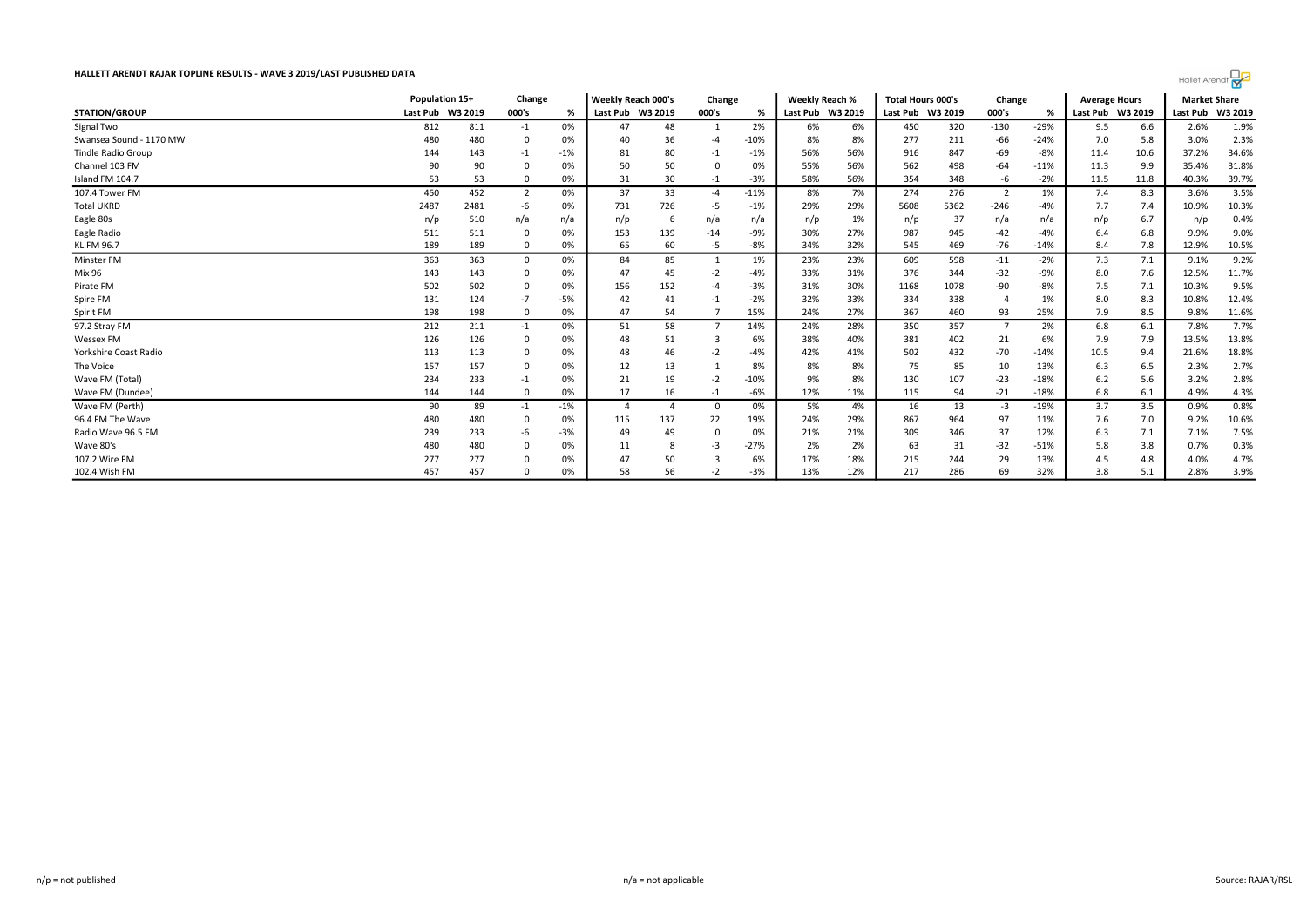| Hallet Arendt |  |
|---------------|--|
|---------------|--|

| <b>STATION/GROUP</b><br>Last Pub<br>W3 2019<br>000's<br>Last Pub<br>W3 2019<br>000's<br>Last Pub W3 2019<br>W3 2019<br>000's<br>Last Pub W3 2019<br>W3 2019<br>%<br>%<br>Last Pub<br>%<br>Last Pub<br>44595<br>6.0%<br><b>BBC Local Radio in England</b><br>44615<br>20<br>0%<br>5571<br>5566<br>$-5$<br>0%<br>12%<br>12%<br>48131<br>4042<br>9%<br>8.6<br>44089<br>7.9<br>5.3%<br>838<br>$\overline{7}$<br>122<br>22<br>22%<br>12%<br>14%<br>586<br>$-198$<br>$-25%$<br>4.8<br>4.0%<br><b>BBC Radio Berkshire</b><br>845<br>1%<br>100<br>784<br>7.8<br>5.7%<br>4.9%<br><b>BBC Radio Bristol</b><br>934<br>934<br>$\mathbf 0$<br>$-14$<br>12%<br>683<br>921<br>238<br>35%<br>8.3<br>3.5%<br>0%<br>125<br>111<br>$-11%$<br>13%<br>5.5<br>760<br>759<br>86<br>85<br>11%<br>11%<br>624<br>944<br>320<br>51%<br>7.3<br>11.1<br>4.3%<br>6.5%<br><b>BBC Radio Cambridgeshire</b><br>$-1$<br>0%<br>$-1$<br>$-1%$<br>476<br>11.6%<br><b>BBC Radio Cornwal</b><br>476<br>$\mathbf 0$<br>0%<br>118<br>118<br>$\Omega$<br>0%<br>25%<br>25%<br>1154<br>1293<br>139<br>12%<br>9.8<br>10.9<br>10.7%<br>82<br>65<br>$-17$<br>9%<br>368<br>$-17$<br>5.6<br>2.7%<br>736<br>741<br>5<br>1%<br>$-21%$<br>11%<br>385<br>4.7<br>3.1%<br><b>BBC Coventry and Warwickshire</b><br>$-4%$<br>$\Omega$<br>59<br>404<br>73<br>89<br>16<br>22%<br>870<br>7%<br>9.8<br>10.8%<br><b>BBC Radio Cumbria</b><br>404<br>0%<br>22%<br>18%<br>811<br>11.1<br>9.9%<br>670<br>22%<br>19%<br>1390<br>1250<br>$-140$<br>9.4%<br><b>BBC Radio Derby</b><br>670<br>$\Omega$<br>0%<br>148<br>129<br>$-19$<br>$-13%$<br>$-10%$<br>9.4<br>9.7<br>11.1%<br>1734<br>8.0%<br><b>BBC Radio Devon</b><br>1008<br>1007<br>165<br>164<br>16%<br>16%<br>2002<br>$-268$<br>$-13%$<br>12.2<br>10.6<br>9.1%<br>$-1$<br>0%<br>$-1$<br>$-1%$<br>6.5%<br>1347<br>$\Omega$<br>191<br>195<br>2%<br>14%<br>14%<br>2387<br>1837<br>$-550$<br>$-23%$<br>12.5<br>9.4<br>8.0%<br><b>BBC</b> Essex<br>1347<br>0%<br>$\overline{a}$<br>6.8%<br>521<br>90<br>564<br>747<br><b>BBC Radio Gloucestershire</b><br>515<br>-6<br>$-1%$<br>80<br>10<br>13%<br>15%<br>17%<br>183<br>32%<br>7.1<br>8.3<br>5.0%<br>522<br>523<br>97<br>6<br>6%<br>20%<br>687<br>27<br>6.9<br>6.6%<br><b>BBC Hereford &amp; Worcester</b><br>0%<br>103<br>19%<br>714<br>4%<br>7.1<br>6.2%<br>1<br>766<br>$-26$<br>15%<br>1282<br>$-88$<br>8.8%<br>8.7%<br><b>BBC Radio Humberside</b><br>766<br>$\Omega$<br>0%<br>138<br>112<br>$-19%$<br>18%<br>1370<br>$-6%$<br>10.0<br>11.4<br>1527<br>188<br>$-27$<br>25<br>7.3<br>4.3%<br>1526<br>$-1$<br>0%<br>161<br>12%<br>11%<br>1363<br>1388<br>2%<br>8.6<br>4.2%<br><b>BBC Radio Kent</b><br>$-14%$<br>$-63$<br>$\mathbf 0$<br>13<br>9.0<br>7.9<br>5.7%<br>1198<br>1198<br>0%<br>150<br>163<br>9%<br>13%<br>14%<br>1352<br>1289<br>$-5%$<br>6.4%<br><b>BBC Radio Lancashire</b><br>4.6%<br>1668<br>1668<br>$\mathbf 0$<br>0%<br>196<br>174<br>$-22$<br>$-11%$<br>12%<br>10%<br>1066<br>1406<br>340<br>32%<br>5.4<br>8.1<br>3.5%<br>5.6%<br>881<br>$-27$<br>926<br>$-87$<br>6.5<br><b>BBC Radio Leicester</b><br>882<br>0%<br>169<br>142<br>$-16%$<br>19%<br>16%<br>1013<br>$-9%$<br>6.0<br>6.0%<br>1<br>570<br>93<br>96<br>17%<br>1200<br>78<br>12.6<br>9.8%<br>570<br>$\mathbf 0$<br>0%<br>$\overline{\mathbf{3}}$<br>3%<br>16%<br>1122<br>7%<br>12.1<br>9.1%<br><b>BBC Radio Lincolnshire</b><br>15<br>61<br>2%<br>1.4%<br><b>BBC Radio Londor</b><br>12260<br>12260<br>$\Omega$<br>0%<br>454<br>469<br>3%<br>4%<br>4%<br>2626<br>2687<br>5.8<br>5.7<br>1.3%<br>2273<br>2273<br>15<br>9%<br>1287<br>32<br>2%<br>7.5<br>7.1<br>3.7%<br>$\mathbf 0$<br>0%<br>171<br>186<br>8%<br>8%<br>1319<br>3.7%<br><b>BBC Radio Manchester</b><br>13.4<br>8.9%<br>1702<br>1702<br>0<br>0%<br>236<br>222<br>$-14$<br>$-6%$<br>14%<br>13%<br>3514<br>2988<br>$-526$<br>$-15%$<br>14.9<br>10.1%<br><b>BBC Radio Merseyside</b><br>6<br>231<br>16%<br>62<br>6.5<br>6.4%<br><b>BBC Radio Newcastle</b><br>1461<br>1467<br>0%<br>15<br>7%<br>15%<br>1453<br>1515<br>4%<br>6.7<br>6.6%<br>216<br>$\overline{7}$<br>156<br>-8<br>$-5%$<br>19%<br>1576<br>$-81$<br>8.7%<br><b>BBC Radio Norfolk</b><br>799<br>806<br>1%<br>164<br>21%<br>1657<br>$-5%$<br>10.1<br>10.1<br>8.7%<br>$\overline{2}$<br>512<br>88<br>90<br>17%<br>12.9<br>9.9%<br><b>BBC Radio Northampton</b><br>511<br>$-1$<br>0%<br>2%<br>18%<br>1129<br>1018<br>$-111$<br>$-10%$<br>11.3<br>9.9%<br>831<br>831<br>178<br>$-17$<br>$-10%$<br>21%<br>19%<br>1835<br>1314<br>$-521$<br>$-28%$<br>10.3<br>8.2<br>8.1%<br><b>BBC Radio Nottingham</b><br>$\Omega$<br>0%<br>161<br>10.4%<br>536<br>8.8%<br>536<br>81<br>82<br>15%<br>15%<br>733<br>833<br>100<br><b>BBC Radio Oxford</b><br>$\mathbf 0$<br>0%<br>1<br>1%<br>14%<br>9.1<br>10.1<br>6.7%<br><b>BBC Radio Sheffield</b><br>1328<br>1327<br>171<br>156<br>$-15$<br>$-9%$<br>13%<br>12%<br>1168<br>22<br>2%<br>7.5<br>4.9%<br>4.9%<br>$-1$<br>0%<br>1146<br>6.7<br>$\Omega$<br>80<br>19%<br>546<br>$-220$<br>7.6<br>6.8<br>6.9%<br><b>BBC Radio Shropshire</b><br>418<br>418<br>0%<br>100<br>$-20$<br>$-20%$<br>24%<br>766<br>$-29%$<br>9.8%<br>1821<br>1888<br>$-136$<br>5.1%<br><b>Total BBC Radio Solent</b><br>1828<br>$\overline{7}$<br>0%<br>201<br>190<br>$-11$<br>$-5%$<br>11%<br>10%<br>2024<br>$-7%$<br>10.1<br>9.9<br>5.4%<br>55<br>55<br>$\Omega$<br>12%<br>357<br>$-60$<br>7.6<br>6.5<br>3.5%<br><b>BBC</b> Somerset<br>466<br>465<br>$-1$<br>0%<br>0%<br>12%<br>417<br>$-14%$<br>4.2%<br>626<br>121<br>58<br>8.5<br>7.1%<br>7.9%<br><b>BBC Radio Stoke</b><br>625<br>$-1$<br>0%<br>121<br>$\Omega$<br>0%<br>19%<br>19%<br>970<br>1028<br>6%<br>8.0<br>$-7$<br>$-27$<br>9.0%<br><b>BBC Radio Suffolk</b><br>559<br>552<br>116<br>89<br>$-23%$<br>21%<br>16%<br>1330<br>1057<br>$-273$<br>$-21%$<br>11.5<br>11.9<br>10.6%<br>$-1%$<br>3.0%<br>2647<br>2648<br>234<br>219<br>$-15$<br>9%<br>8%<br>2004<br>1587<br>$-417$<br>$-21%$<br>8.6<br>7.3<br>3.6%<br>BBC Sussex and BBC Surrey<br>1<br>0%<br>$-6%$<br>97<br>505<br>5.0<br>3.4%<br><b>BBC Radio Tees</b><br>796<br>795<br>$-1$<br>0%<br>101<br>$\overline{4}$<br>4%<br>12%<br>13%<br>608<br>$-103$<br>$-17%$<br>6.3<br>4.0%<br>9%<br>882<br>1407<br>1407<br>$\Omega$<br>0%<br>125<br>120<br>$-5$<br>$-4%$<br>9%<br>882<br>0%<br>7.1<br>7.4<br>3.4%<br><b>BBC Three Counties Radio</b><br>$\Omega$<br>3.4%<br>7.3<br>4.0%<br>2429<br>214<br>204<br>$-10$<br>$-5%$<br>9%<br>8%<br>1481<br>$-432$<br>$-23%$<br><b>BBC WM 95.6</b><br>2429<br>$\mathbf 0$<br>0%<br>1913<br>9.0<br>4.7%<br>596<br>66<br>11%<br>13%<br>115<br>7.2<br>4.5%<br><b>BBC Radio Wiltshire/Swindon</b><br>595<br>$-1$<br>80<br>14<br>455<br>570<br>25%<br>6.9<br>3.7%<br>0%<br>21%<br>58<br>$-8$<br>3.7%<br><b>BBC Radio York</b><br>545<br>0%<br>66<br>$-12%$<br>12%<br>11%<br>514<br>368<br>$-146$<br>$-28%$<br>7.8<br>6.3<br>4.8%<br>544<br>$-1$<br>53<br>53<br>17<br>16<br>$-1$<br>32%<br>31%<br>158<br>170<br>12<br>8%<br>10.5<br>19.4%<br><b>BBC Radio Guernsey</b><br>$\Omega$<br>0%<br>$-6%$<br>9.2<br>17.9%<br>90<br><b>BBC Radio Jersey</b><br>90<br>$\mathbf 0$<br>25<br>27<br>$\overline{2}$<br>8%<br>28%<br>30%<br>225<br>241<br>16<br>8.8<br>9.0<br>14.2%<br>15.4%<br>0%<br>7%<br>4592<br>776<br>17%<br>4484<br>$-590$<br>5.9%<br><b>BBC Radio Scotland</b><br>4592<br>$\mathbf 0$<br>794<br>$-18$<br>$-2%$<br>17%<br>5074<br>$-12%$<br>6.4<br>5.8<br>6.4%<br>0%<br>20.1%<br><b>BBC Radio Ulster</b><br>1516<br>1515<br>0%<br>503<br>513<br>10<br>2%<br>33%<br>34%<br>4811<br>4959<br>148<br>3%<br>9.6<br>9.7<br>19.0%<br>$-1$<br>2622<br>2622<br>368<br>$\overline{\mathbf{3}}$<br>$-72$<br>$-2%$<br>6.0%<br><b>BBC Radio Wales</b><br>$\Omega$<br>0%<br>365<br>1%<br>14%<br>14%<br>3074<br>8.6<br>8.4<br>6.0%<br>3146<br>2622<br>2622<br>951<br>9.3<br>1.9%<br>$\Omega$<br>0%<br>112<br>102<br>$-10$<br>$-9%$<br>4%<br>4%<br>1103<br>$-152$<br>$-14%$<br>9.8<br><b>BBC Radio Cymru</b><br>2.1% |                        | Population 15+ | Change |  |  | Weekly Reach 000's<br>Change |  | Weekly Reach % |  | <b>Total Hours 000's</b> |  | Change |  | <b>Average Hours</b> |  | <b>Market Share</b> |  |
|------------------------------------------------------------------------------------------------------------------------------------------------------------------------------------------------------------------------------------------------------------------------------------------------------------------------------------------------------------------------------------------------------------------------------------------------------------------------------------------------------------------------------------------------------------------------------------------------------------------------------------------------------------------------------------------------------------------------------------------------------------------------------------------------------------------------------------------------------------------------------------------------------------------------------------------------------------------------------------------------------------------------------------------------------------------------------------------------------------------------------------------------------------------------------------------------------------------------------------------------------------------------------------------------------------------------------------------------------------------------------------------------------------------------------------------------------------------------------------------------------------------------------------------------------------------------------------------------------------------------------------------------------------------------------------------------------------------------------------------------------------------------------------------------------------------------------------------------------------------------------------------------------------------------------------------------------------------------------------------------------------------------------------------------------------------------------------------------------------------------------------------------------------------------------------------------------------------------------------------------------------------------------------------------------------------------------------------------------------------------------------------------------------------------------------------------------------------------------------------------------------------------------------------------------------------------------------------------------------------------------------------------------------------------------------------------------------------------------------------------------------------------------------------------------------------------------------------------------------------------------------------------------------------------------------------------------------------------------------------------------------------------------------------------------------------------------------------------------------------------------------------------------------------------------------------------------------------------------------------------------------------------------------------------------------------------------------------------------------------------------------------------------------------------------------------------------------------------------------------------------------------------------------------------------------------------------------------------------------------------------------------------------------------------------------------------------------------------------------------------------------------------------------------------------------------------------------------------------------------------------------------------------------------------------------------------------------------------------------------------------------------------------------------------------------------------------------------------------------------------------------------------------------------------------------------------------------------------------------------------------------------------------------------------------------------------------------------------------------------------------------------------------------------------------------------------------------------------------------------------------------------------------------------------------------------------------------------------------------------------------------------------------------------------------------------------------------------------------------------------------------------------------------------------------------------------------------------------------------------------------------------------------------------------------------------------------------------------------------------------------------------------------------------------------------------------------------------------------------------------------------------------------------------------------------------------------------------------------------------------------------------------------------------------------------------------------------------------------------------------------------------------------------------------------------------------------------------------------------------------------------------------------------------------------------------------------------------------------------------------------------------------------------------------------------------------------------------------------------------------------------------------------------------------------------------------------------------------------------------------------------------------------------------------------------------------------------------------------------------------------------------------------------------------------------------------------------------------------------------------------------------------------------------------------------------------------------------------------------------------------------------------------------------------------------------------------------------------------------------------------------------------------------------------------------------------------------------------------------------------------------------------------------------------------------------------------------------------------------------------------------------------------------------------------------------------------------------------------------------------------------------------------------------------------------------------------------------------------------------------------------------------------------------------------------------------------------------------------------------------------------------------------------------------------------------------------------------------------------------------------------------------------------------------------------------------------------------------------------------------------------------------------------------------------------------------------------------------------------------------------------------------------------------------------------------------------------------------------------------------------------------------------------------------------------------------------------------------------------------------------------------------------------------------------------------------------------------------------------------------------------------------------------------------------------------------------------------------------------------------------------------------|------------------------|----------------|--------|--|--|------------------------------|--|----------------|--|--------------------------|--|--------|--|----------------------|--|---------------------|--|
|                                                                                                                                                                                                                                                                                                                                                                                                                                                                                                                                                                                                                                                                                                                                                                                                                                                                                                                                                                                                                                                                                                                                                                                                                                                                                                                                                                                                                                                                                                                                                                                                                                                                                                                                                                                                                                                                                                                                                                                                                                                                                                                                                                                                                                                                                                                                                                                                                                                                                                                                                                                                                                                                                                                                                                                                                                                                                                                                                                                                                                                                                                                                                                                                                                                                                                                                                                                                                                                                                                                                                                                                                                                                                                                                                                                                                                                                                                                                                                                                                                                                                                                                                                                                                                                                                                                                                                                                                                                                                                                                                                                                                                                                                                                                                                                                                                                                                                                                                                                                                                                                                                                                                                                                                                                                                                                                                                                                                                                                                                                                                                                                                                                                                                                                                                                                                                                                                                                                                                                                                                                                                                                                                                                                                                                                                                                                                                                                                                                                                                                                                                                                                                                                                                                                                                                                                                                                                                                                                                                                                                                                                                                                                                                                                                                                                                                                                                                                                                                                                                                                                                                                                                                                                                                                                                                                                                                                                                |                        |                |        |  |  |                              |  |                |  |                          |  |        |  |                      |  |                     |  |
|                                                                                                                                                                                                                                                                                                                                                                                                                                                                                                                                                                                                                                                                                                                                                                                                                                                                                                                                                                                                                                                                                                                                                                                                                                                                                                                                                                                                                                                                                                                                                                                                                                                                                                                                                                                                                                                                                                                                                                                                                                                                                                                                                                                                                                                                                                                                                                                                                                                                                                                                                                                                                                                                                                                                                                                                                                                                                                                                                                                                                                                                                                                                                                                                                                                                                                                                                                                                                                                                                                                                                                                                                                                                                                                                                                                                                                                                                                                                                                                                                                                                                                                                                                                                                                                                                                                                                                                                                                                                                                                                                                                                                                                                                                                                                                                                                                                                                                                                                                                                                                                                                                                                                                                                                                                                                                                                                                                                                                                                                                                                                                                                                                                                                                                                                                                                                                                                                                                                                                                                                                                                                                                                                                                                                                                                                                                                                                                                                                                                                                                                                                                                                                                                                                                                                                                                                                                                                                                                                                                                                                                                                                                                                                                                                                                                                                                                                                                                                                                                                                                                                                                                                                                                                                                                                                                                                                                                                                |                        |                |        |  |  |                              |  |                |  |                          |  |        |  |                      |  |                     |  |
|                                                                                                                                                                                                                                                                                                                                                                                                                                                                                                                                                                                                                                                                                                                                                                                                                                                                                                                                                                                                                                                                                                                                                                                                                                                                                                                                                                                                                                                                                                                                                                                                                                                                                                                                                                                                                                                                                                                                                                                                                                                                                                                                                                                                                                                                                                                                                                                                                                                                                                                                                                                                                                                                                                                                                                                                                                                                                                                                                                                                                                                                                                                                                                                                                                                                                                                                                                                                                                                                                                                                                                                                                                                                                                                                                                                                                                                                                                                                                                                                                                                                                                                                                                                                                                                                                                                                                                                                                                                                                                                                                                                                                                                                                                                                                                                                                                                                                                                                                                                                                                                                                                                                                                                                                                                                                                                                                                                                                                                                                                                                                                                                                                                                                                                                                                                                                                                                                                                                                                                                                                                                                                                                                                                                                                                                                                                                                                                                                                                                                                                                                                                                                                                                                                                                                                                                                                                                                                                                                                                                                                                                                                                                                                                                                                                                                                                                                                                                                                                                                                                                                                                                                                                                                                                                                                                                                                                                                                |                        |                |        |  |  |                              |  |                |  |                          |  |        |  |                      |  |                     |  |
|                                                                                                                                                                                                                                                                                                                                                                                                                                                                                                                                                                                                                                                                                                                                                                                                                                                                                                                                                                                                                                                                                                                                                                                                                                                                                                                                                                                                                                                                                                                                                                                                                                                                                                                                                                                                                                                                                                                                                                                                                                                                                                                                                                                                                                                                                                                                                                                                                                                                                                                                                                                                                                                                                                                                                                                                                                                                                                                                                                                                                                                                                                                                                                                                                                                                                                                                                                                                                                                                                                                                                                                                                                                                                                                                                                                                                                                                                                                                                                                                                                                                                                                                                                                                                                                                                                                                                                                                                                                                                                                                                                                                                                                                                                                                                                                                                                                                                                                                                                                                                                                                                                                                                                                                                                                                                                                                                                                                                                                                                                                                                                                                                                                                                                                                                                                                                                                                                                                                                                                                                                                                                                                                                                                                                                                                                                                                                                                                                                                                                                                                                                                                                                                                                                                                                                                                                                                                                                                                                                                                                                                                                                                                                                                                                                                                                                                                                                                                                                                                                                                                                                                                                                                                                                                                                                                                                                                                                                |                        |                |        |  |  |                              |  |                |  |                          |  |        |  |                      |  |                     |  |
|                                                                                                                                                                                                                                                                                                                                                                                                                                                                                                                                                                                                                                                                                                                                                                                                                                                                                                                                                                                                                                                                                                                                                                                                                                                                                                                                                                                                                                                                                                                                                                                                                                                                                                                                                                                                                                                                                                                                                                                                                                                                                                                                                                                                                                                                                                                                                                                                                                                                                                                                                                                                                                                                                                                                                                                                                                                                                                                                                                                                                                                                                                                                                                                                                                                                                                                                                                                                                                                                                                                                                                                                                                                                                                                                                                                                                                                                                                                                                                                                                                                                                                                                                                                                                                                                                                                                                                                                                                                                                                                                                                                                                                                                                                                                                                                                                                                                                                                                                                                                                                                                                                                                                                                                                                                                                                                                                                                                                                                                                                                                                                                                                                                                                                                                                                                                                                                                                                                                                                                                                                                                                                                                                                                                                                                                                                                                                                                                                                                                                                                                                                                                                                                                                                                                                                                                                                                                                                                                                                                                                                                                                                                                                                                                                                                                                                                                                                                                                                                                                                                                                                                                                                                                                                                                                                                                                                                                                                |                        |                |        |  |  |                              |  |                |  |                          |  |        |  |                      |  |                     |  |
|                                                                                                                                                                                                                                                                                                                                                                                                                                                                                                                                                                                                                                                                                                                                                                                                                                                                                                                                                                                                                                                                                                                                                                                                                                                                                                                                                                                                                                                                                                                                                                                                                                                                                                                                                                                                                                                                                                                                                                                                                                                                                                                                                                                                                                                                                                                                                                                                                                                                                                                                                                                                                                                                                                                                                                                                                                                                                                                                                                                                                                                                                                                                                                                                                                                                                                                                                                                                                                                                                                                                                                                                                                                                                                                                                                                                                                                                                                                                                                                                                                                                                                                                                                                                                                                                                                                                                                                                                                                                                                                                                                                                                                                                                                                                                                                                                                                                                                                                                                                                                                                                                                                                                                                                                                                                                                                                                                                                                                                                                                                                                                                                                                                                                                                                                                                                                                                                                                                                                                                                                                                                                                                                                                                                                                                                                                                                                                                                                                                                                                                                                                                                                                                                                                                                                                                                                                                                                                                                                                                                                                                                                                                                                                                                                                                                                                                                                                                                                                                                                                                                                                                                                                                                                                                                                                                                                                                                                                |                        |                |        |  |  |                              |  |                |  |                          |  |        |  |                      |  |                     |  |
|                                                                                                                                                                                                                                                                                                                                                                                                                                                                                                                                                                                                                                                                                                                                                                                                                                                                                                                                                                                                                                                                                                                                                                                                                                                                                                                                                                                                                                                                                                                                                                                                                                                                                                                                                                                                                                                                                                                                                                                                                                                                                                                                                                                                                                                                                                                                                                                                                                                                                                                                                                                                                                                                                                                                                                                                                                                                                                                                                                                                                                                                                                                                                                                                                                                                                                                                                                                                                                                                                                                                                                                                                                                                                                                                                                                                                                                                                                                                                                                                                                                                                                                                                                                                                                                                                                                                                                                                                                                                                                                                                                                                                                                                                                                                                                                                                                                                                                                                                                                                                                                                                                                                                                                                                                                                                                                                                                                                                                                                                                                                                                                                                                                                                                                                                                                                                                                                                                                                                                                                                                                                                                                                                                                                                                                                                                                                                                                                                                                                                                                                                                                                                                                                                                                                                                                                                                                                                                                                                                                                                                                                                                                                                                                                                                                                                                                                                                                                                                                                                                                                                                                                                                                                                                                                                                                                                                                                                                |                        |                |        |  |  |                              |  |                |  |                          |  |        |  |                      |  |                     |  |
|                                                                                                                                                                                                                                                                                                                                                                                                                                                                                                                                                                                                                                                                                                                                                                                                                                                                                                                                                                                                                                                                                                                                                                                                                                                                                                                                                                                                                                                                                                                                                                                                                                                                                                                                                                                                                                                                                                                                                                                                                                                                                                                                                                                                                                                                                                                                                                                                                                                                                                                                                                                                                                                                                                                                                                                                                                                                                                                                                                                                                                                                                                                                                                                                                                                                                                                                                                                                                                                                                                                                                                                                                                                                                                                                                                                                                                                                                                                                                                                                                                                                                                                                                                                                                                                                                                                                                                                                                                                                                                                                                                                                                                                                                                                                                                                                                                                                                                                                                                                                                                                                                                                                                                                                                                                                                                                                                                                                                                                                                                                                                                                                                                                                                                                                                                                                                                                                                                                                                                                                                                                                                                                                                                                                                                                                                                                                                                                                                                                                                                                                                                                                                                                                                                                                                                                                                                                                                                                                                                                                                                                                                                                                                                                                                                                                                                                                                                                                                                                                                                                                                                                                                                                                                                                                                                                                                                                                                                |                        |                |        |  |  |                              |  |                |  |                          |  |        |  |                      |  |                     |  |
|                                                                                                                                                                                                                                                                                                                                                                                                                                                                                                                                                                                                                                                                                                                                                                                                                                                                                                                                                                                                                                                                                                                                                                                                                                                                                                                                                                                                                                                                                                                                                                                                                                                                                                                                                                                                                                                                                                                                                                                                                                                                                                                                                                                                                                                                                                                                                                                                                                                                                                                                                                                                                                                                                                                                                                                                                                                                                                                                                                                                                                                                                                                                                                                                                                                                                                                                                                                                                                                                                                                                                                                                                                                                                                                                                                                                                                                                                                                                                                                                                                                                                                                                                                                                                                                                                                                                                                                                                                                                                                                                                                                                                                                                                                                                                                                                                                                                                                                                                                                                                                                                                                                                                                                                                                                                                                                                                                                                                                                                                                                                                                                                                                                                                                                                                                                                                                                                                                                                                                                                                                                                                                                                                                                                                                                                                                                                                                                                                                                                                                                                                                                                                                                                                                                                                                                                                                                                                                                                                                                                                                                                                                                                                                                                                                                                                                                                                                                                                                                                                                                                                                                                                                                                                                                                                                                                                                                                                                |                        |                |        |  |  |                              |  |                |  |                          |  |        |  |                      |  |                     |  |
|                                                                                                                                                                                                                                                                                                                                                                                                                                                                                                                                                                                                                                                                                                                                                                                                                                                                                                                                                                                                                                                                                                                                                                                                                                                                                                                                                                                                                                                                                                                                                                                                                                                                                                                                                                                                                                                                                                                                                                                                                                                                                                                                                                                                                                                                                                                                                                                                                                                                                                                                                                                                                                                                                                                                                                                                                                                                                                                                                                                                                                                                                                                                                                                                                                                                                                                                                                                                                                                                                                                                                                                                                                                                                                                                                                                                                                                                                                                                                                                                                                                                                                                                                                                                                                                                                                                                                                                                                                                                                                                                                                                                                                                                                                                                                                                                                                                                                                                                                                                                                                                                                                                                                                                                                                                                                                                                                                                                                                                                                                                                                                                                                                                                                                                                                                                                                                                                                                                                                                                                                                                                                                                                                                                                                                                                                                                                                                                                                                                                                                                                                                                                                                                                                                                                                                                                                                                                                                                                                                                                                                                                                                                                                                                                                                                                                                                                                                                                                                                                                                                                                                                                                                                                                                                                                                                                                                                                                                |                        |                |        |  |  |                              |  |                |  |                          |  |        |  |                      |  |                     |  |
|                                                                                                                                                                                                                                                                                                                                                                                                                                                                                                                                                                                                                                                                                                                                                                                                                                                                                                                                                                                                                                                                                                                                                                                                                                                                                                                                                                                                                                                                                                                                                                                                                                                                                                                                                                                                                                                                                                                                                                                                                                                                                                                                                                                                                                                                                                                                                                                                                                                                                                                                                                                                                                                                                                                                                                                                                                                                                                                                                                                                                                                                                                                                                                                                                                                                                                                                                                                                                                                                                                                                                                                                                                                                                                                                                                                                                                                                                                                                                                                                                                                                                                                                                                                                                                                                                                                                                                                                                                                                                                                                                                                                                                                                                                                                                                                                                                                                                                                                                                                                                                                                                                                                                                                                                                                                                                                                                                                                                                                                                                                                                                                                                                                                                                                                                                                                                                                                                                                                                                                                                                                                                                                                                                                                                                                                                                                                                                                                                                                                                                                                                                                                                                                                                                                                                                                                                                                                                                                                                                                                                                                                                                                                                                                                                                                                                                                                                                                                                                                                                                                                                                                                                                                                                                                                                                                                                                                                                                |                        |                |        |  |  |                              |  |                |  |                          |  |        |  |                      |  |                     |  |
|                                                                                                                                                                                                                                                                                                                                                                                                                                                                                                                                                                                                                                                                                                                                                                                                                                                                                                                                                                                                                                                                                                                                                                                                                                                                                                                                                                                                                                                                                                                                                                                                                                                                                                                                                                                                                                                                                                                                                                                                                                                                                                                                                                                                                                                                                                                                                                                                                                                                                                                                                                                                                                                                                                                                                                                                                                                                                                                                                                                                                                                                                                                                                                                                                                                                                                                                                                                                                                                                                                                                                                                                                                                                                                                                                                                                                                                                                                                                                                                                                                                                                                                                                                                                                                                                                                                                                                                                                                                                                                                                                                                                                                                                                                                                                                                                                                                                                                                                                                                                                                                                                                                                                                                                                                                                                                                                                                                                                                                                                                                                                                                                                                                                                                                                                                                                                                                                                                                                                                                                                                                                                                                                                                                                                                                                                                                                                                                                                                                                                                                                                                                                                                                                                                                                                                                                                                                                                                                                                                                                                                                                                                                                                                                                                                                                                                                                                                                                                                                                                                                                                                                                                                                                                                                                                                                                                                                                                                |                        |                |        |  |  |                              |  |                |  |                          |  |        |  |                      |  |                     |  |
|                                                                                                                                                                                                                                                                                                                                                                                                                                                                                                                                                                                                                                                                                                                                                                                                                                                                                                                                                                                                                                                                                                                                                                                                                                                                                                                                                                                                                                                                                                                                                                                                                                                                                                                                                                                                                                                                                                                                                                                                                                                                                                                                                                                                                                                                                                                                                                                                                                                                                                                                                                                                                                                                                                                                                                                                                                                                                                                                                                                                                                                                                                                                                                                                                                                                                                                                                                                                                                                                                                                                                                                                                                                                                                                                                                                                                                                                                                                                                                                                                                                                                                                                                                                                                                                                                                                                                                                                                                                                                                                                                                                                                                                                                                                                                                                                                                                                                                                                                                                                                                                                                                                                                                                                                                                                                                                                                                                                                                                                                                                                                                                                                                                                                                                                                                                                                                                                                                                                                                                                                                                                                                                                                                                                                                                                                                                                                                                                                                                                                                                                                                                                                                                                                                                                                                                                                                                                                                                                                                                                                                                                                                                                                                                                                                                                                                                                                                                                                                                                                                                                                                                                                                                                                                                                                                                                                                                                                                |                        |                |        |  |  |                              |  |                |  |                          |  |        |  |                      |  |                     |  |
|                                                                                                                                                                                                                                                                                                                                                                                                                                                                                                                                                                                                                                                                                                                                                                                                                                                                                                                                                                                                                                                                                                                                                                                                                                                                                                                                                                                                                                                                                                                                                                                                                                                                                                                                                                                                                                                                                                                                                                                                                                                                                                                                                                                                                                                                                                                                                                                                                                                                                                                                                                                                                                                                                                                                                                                                                                                                                                                                                                                                                                                                                                                                                                                                                                                                                                                                                                                                                                                                                                                                                                                                                                                                                                                                                                                                                                                                                                                                                                                                                                                                                                                                                                                                                                                                                                                                                                                                                                                                                                                                                                                                                                                                                                                                                                                                                                                                                                                                                                                                                                                                                                                                                                                                                                                                                                                                                                                                                                                                                                                                                                                                                                                                                                                                                                                                                                                                                                                                                                                                                                                                                                                                                                                                                                                                                                                                                                                                                                                                                                                                                                                                                                                                                                                                                                                                                                                                                                                                                                                                                                                                                                                                                                                                                                                                                                                                                                                                                                                                                                                                                                                                                                                                                                                                                                                                                                                                                                |                        |                |        |  |  |                              |  |                |  |                          |  |        |  |                      |  |                     |  |
|                                                                                                                                                                                                                                                                                                                                                                                                                                                                                                                                                                                                                                                                                                                                                                                                                                                                                                                                                                                                                                                                                                                                                                                                                                                                                                                                                                                                                                                                                                                                                                                                                                                                                                                                                                                                                                                                                                                                                                                                                                                                                                                                                                                                                                                                                                                                                                                                                                                                                                                                                                                                                                                                                                                                                                                                                                                                                                                                                                                                                                                                                                                                                                                                                                                                                                                                                                                                                                                                                                                                                                                                                                                                                                                                                                                                                                                                                                                                                                                                                                                                                                                                                                                                                                                                                                                                                                                                                                                                                                                                                                                                                                                                                                                                                                                                                                                                                                                                                                                                                                                                                                                                                                                                                                                                                                                                                                                                                                                                                                                                                                                                                                                                                                                                                                                                                                                                                                                                                                                                                                                                                                                                                                                                                                                                                                                                                                                                                                                                                                                                                                                                                                                                                                                                                                                                                                                                                                                                                                                                                                                                                                                                                                                                                                                                                                                                                                                                                                                                                                                                                                                                                                                                                                                                                                                                                                                                                                |                        |                |        |  |  |                              |  |                |  |                          |  |        |  |                      |  |                     |  |
|                                                                                                                                                                                                                                                                                                                                                                                                                                                                                                                                                                                                                                                                                                                                                                                                                                                                                                                                                                                                                                                                                                                                                                                                                                                                                                                                                                                                                                                                                                                                                                                                                                                                                                                                                                                                                                                                                                                                                                                                                                                                                                                                                                                                                                                                                                                                                                                                                                                                                                                                                                                                                                                                                                                                                                                                                                                                                                                                                                                                                                                                                                                                                                                                                                                                                                                                                                                                                                                                                                                                                                                                                                                                                                                                                                                                                                                                                                                                                                                                                                                                                                                                                                                                                                                                                                                                                                                                                                                                                                                                                                                                                                                                                                                                                                                                                                                                                                                                                                                                                                                                                                                                                                                                                                                                                                                                                                                                                                                                                                                                                                                                                                                                                                                                                                                                                                                                                                                                                                                                                                                                                                                                                                                                                                                                                                                                                                                                                                                                                                                                                                                                                                                                                                                                                                                                                                                                                                                                                                                                                                                                                                                                                                                                                                                                                                                                                                                                                                                                                                                                                                                                                                                                                                                                                                                                                                                                                                |                        |                |        |  |  |                              |  |                |  |                          |  |        |  |                      |  |                     |  |
|                                                                                                                                                                                                                                                                                                                                                                                                                                                                                                                                                                                                                                                                                                                                                                                                                                                                                                                                                                                                                                                                                                                                                                                                                                                                                                                                                                                                                                                                                                                                                                                                                                                                                                                                                                                                                                                                                                                                                                                                                                                                                                                                                                                                                                                                                                                                                                                                                                                                                                                                                                                                                                                                                                                                                                                                                                                                                                                                                                                                                                                                                                                                                                                                                                                                                                                                                                                                                                                                                                                                                                                                                                                                                                                                                                                                                                                                                                                                                                                                                                                                                                                                                                                                                                                                                                                                                                                                                                                                                                                                                                                                                                                                                                                                                                                                                                                                                                                                                                                                                                                                                                                                                                                                                                                                                                                                                                                                                                                                                                                                                                                                                                                                                                                                                                                                                                                                                                                                                                                                                                                                                                                                                                                                                                                                                                                                                                                                                                                                                                                                                                                                                                                                                                                                                                                                                                                                                                                                                                                                                                                                                                                                                                                                                                                                                                                                                                                                                                                                                                                                                                                                                                                                                                                                                                                                                                                                                                | <b>BBC Radio Leeds</b> |                |        |  |  |                              |  |                |  |                          |  |        |  |                      |  |                     |  |
|                                                                                                                                                                                                                                                                                                                                                                                                                                                                                                                                                                                                                                                                                                                                                                                                                                                                                                                                                                                                                                                                                                                                                                                                                                                                                                                                                                                                                                                                                                                                                                                                                                                                                                                                                                                                                                                                                                                                                                                                                                                                                                                                                                                                                                                                                                                                                                                                                                                                                                                                                                                                                                                                                                                                                                                                                                                                                                                                                                                                                                                                                                                                                                                                                                                                                                                                                                                                                                                                                                                                                                                                                                                                                                                                                                                                                                                                                                                                                                                                                                                                                                                                                                                                                                                                                                                                                                                                                                                                                                                                                                                                                                                                                                                                                                                                                                                                                                                                                                                                                                                                                                                                                                                                                                                                                                                                                                                                                                                                                                                                                                                                                                                                                                                                                                                                                                                                                                                                                                                                                                                                                                                                                                                                                                                                                                                                                                                                                                                                                                                                                                                                                                                                                                                                                                                                                                                                                                                                                                                                                                                                                                                                                                                                                                                                                                                                                                                                                                                                                                                                                                                                                                                                                                                                                                                                                                                                                                |                        |                |        |  |  |                              |  |                |  |                          |  |        |  |                      |  |                     |  |
|                                                                                                                                                                                                                                                                                                                                                                                                                                                                                                                                                                                                                                                                                                                                                                                                                                                                                                                                                                                                                                                                                                                                                                                                                                                                                                                                                                                                                                                                                                                                                                                                                                                                                                                                                                                                                                                                                                                                                                                                                                                                                                                                                                                                                                                                                                                                                                                                                                                                                                                                                                                                                                                                                                                                                                                                                                                                                                                                                                                                                                                                                                                                                                                                                                                                                                                                                                                                                                                                                                                                                                                                                                                                                                                                                                                                                                                                                                                                                                                                                                                                                                                                                                                                                                                                                                                                                                                                                                                                                                                                                                                                                                                                                                                                                                                                                                                                                                                                                                                                                                                                                                                                                                                                                                                                                                                                                                                                                                                                                                                                                                                                                                                                                                                                                                                                                                                                                                                                                                                                                                                                                                                                                                                                                                                                                                                                                                                                                                                                                                                                                                                                                                                                                                                                                                                                                                                                                                                                                                                                                                                                                                                                                                                                                                                                                                                                                                                                                                                                                                                                                                                                                                                                                                                                                                                                                                                                                                |                        |                |        |  |  |                              |  |                |  |                          |  |        |  |                      |  |                     |  |
|                                                                                                                                                                                                                                                                                                                                                                                                                                                                                                                                                                                                                                                                                                                                                                                                                                                                                                                                                                                                                                                                                                                                                                                                                                                                                                                                                                                                                                                                                                                                                                                                                                                                                                                                                                                                                                                                                                                                                                                                                                                                                                                                                                                                                                                                                                                                                                                                                                                                                                                                                                                                                                                                                                                                                                                                                                                                                                                                                                                                                                                                                                                                                                                                                                                                                                                                                                                                                                                                                                                                                                                                                                                                                                                                                                                                                                                                                                                                                                                                                                                                                                                                                                                                                                                                                                                                                                                                                                                                                                                                                                                                                                                                                                                                                                                                                                                                                                                                                                                                                                                                                                                                                                                                                                                                                                                                                                                                                                                                                                                                                                                                                                                                                                                                                                                                                                                                                                                                                                                                                                                                                                                                                                                                                                                                                                                                                                                                                                                                                                                                                                                                                                                                                                                                                                                                                                                                                                                                                                                                                                                                                                                                                                                                                                                                                                                                                                                                                                                                                                                                                                                                                                                                                                                                                                                                                                                                                                |                        |                |        |  |  |                              |  |                |  |                          |  |        |  |                      |  |                     |  |
|                                                                                                                                                                                                                                                                                                                                                                                                                                                                                                                                                                                                                                                                                                                                                                                                                                                                                                                                                                                                                                                                                                                                                                                                                                                                                                                                                                                                                                                                                                                                                                                                                                                                                                                                                                                                                                                                                                                                                                                                                                                                                                                                                                                                                                                                                                                                                                                                                                                                                                                                                                                                                                                                                                                                                                                                                                                                                                                                                                                                                                                                                                                                                                                                                                                                                                                                                                                                                                                                                                                                                                                                                                                                                                                                                                                                                                                                                                                                                                                                                                                                                                                                                                                                                                                                                                                                                                                                                                                                                                                                                                                                                                                                                                                                                                                                                                                                                                                                                                                                                                                                                                                                                                                                                                                                                                                                                                                                                                                                                                                                                                                                                                                                                                                                                                                                                                                                                                                                                                                                                                                                                                                                                                                                                                                                                                                                                                                                                                                                                                                                                                                                                                                                                                                                                                                                                                                                                                                                                                                                                                                                                                                                                                                                                                                                                                                                                                                                                                                                                                                                                                                                                                                                                                                                                                                                                                                                                                |                        |                |        |  |  |                              |  |                |  |                          |  |        |  |                      |  |                     |  |
|                                                                                                                                                                                                                                                                                                                                                                                                                                                                                                                                                                                                                                                                                                                                                                                                                                                                                                                                                                                                                                                                                                                                                                                                                                                                                                                                                                                                                                                                                                                                                                                                                                                                                                                                                                                                                                                                                                                                                                                                                                                                                                                                                                                                                                                                                                                                                                                                                                                                                                                                                                                                                                                                                                                                                                                                                                                                                                                                                                                                                                                                                                                                                                                                                                                                                                                                                                                                                                                                                                                                                                                                                                                                                                                                                                                                                                                                                                                                                                                                                                                                                                                                                                                                                                                                                                                                                                                                                                                                                                                                                                                                                                                                                                                                                                                                                                                                                                                                                                                                                                                                                                                                                                                                                                                                                                                                                                                                                                                                                                                                                                                                                                                                                                                                                                                                                                                                                                                                                                                                                                                                                                                                                                                                                                                                                                                                                                                                                                                                                                                                                                                                                                                                                                                                                                                                                                                                                                                                                                                                                                                                                                                                                                                                                                                                                                                                                                                                                                                                                                                                                                                                                                                                                                                                                                                                                                                                                                |                        |                |        |  |  |                              |  |                |  |                          |  |        |  |                      |  |                     |  |
|                                                                                                                                                                                                                                                                                                                                                                                                                                                                                                                                                                                                                                                                                                                                                                                                                                                                                                                                                                                                                                                                                                                                                                                                                                                                                                                                                                                                                                                                                                                                                                                                                                                                                                                                                                                                                                                                                                                                                                                                                                                                                                                                                                                                                                                                                                                                                                                                                                                                                                                                                                                                                                                                                                                                                                                                                                                                                                                                                                                                                                                                                                                                                                                                                                                                                                                                                                                                                                                                                                                                                                                                                                                                                                                                                                                                                                                                                                                                                                                                                                                                                                                                                                                                                                                                                                                                                                                                                                                                                                                                                                                                                                                                                                                                                                                                                                                                                                                                                                                                                                                                                                                                                                                                                                                                                                                                                                                                                                                                                                                                                                                                                                                                                                                                                                                                                                                                                                                                                                                                                                                                                                                                                                                                                                                                                                                                                                                                                                                                                                                                                                                                                                                                                                                                                                                                                                                                                                                                                                                                                                                                                                                                                                                                                                                                                                                                                                                                                                                                                                                                                                                                                                                                                                                                                                                                                                                                                                |                        |                |        |  |  |                              |  |                |  |                          |  |        |  |                      |  |                     |  |
|                                                                                                                                                                                                                                                                                                                                                                                                                                                                                                                                                                                                                                                                                                                                                                                                                                                                                                                                                                                                                                                                                                                                                                                                                                                                                                                                                                                                                                                                                                                                                                                                                                                                                                                                                                                                                                                                                                                                                                                                                                                                                                                                                                                                                                                                                                                                                                                                                                                                                                                                                                                                                                                                                                                                                                                                                                                                                                                                                                                                                                                                                                                                                                                                                                                                                                                                                                                                                                                                                                                                                                                                                                                                                                                                                                                                                                                                                                                                                                                                                                                                                                                                                                                                                                                                                                                                                                                                                                                                                                                                                                                                                                                                                                                                                                                                                                                                                                                                                                                                                                                                                                                                                                                                                                                                                                                                                                                                                                                                                                                                                                                                                                                                                                                                                                                                                                                                                                                                                                                                                                                                                                                                                                                                                                                                                                                                                                                                                                                                                                                                                                                                                                                                                                                                                                                                                                                                                                                                                                                                                                                                                                                                                                                                                                                                                                                                                                                                                                                                                                                                                                                                                                                                                                                                                                                                                                                                                                |                        |                |        |  |  |                              |  |                |  |                          |  |        |  |                      |  |                     |  |
|                                                                                                                                                                                                                                                                                                                                                                                                                                                                                                                                                                                                                                                                                                                                                                                                                                                                                                                                                                                                                                                                                                                                                                                                                                                                                                                                                                                                                                                                                                                                                                                                                                                                                                                                                                                                                                                                                                                                                                                                                                                                                                                                                                                                                                                                                                                                                                                                                                                                                                                                                                                                                                                                                                                                                                                                                                                                                                                                                                                                                                                                                                                                                                                                                                                                                                                                                                                                                                                                                                                                                                                                                                                                                                                                                                                                                                                                                                                                                                                                                                                                                                                                                                                                                                                                                                                                                                                                                                                                                                                                                                                                                                                                                                                                                                                                                                                                                                                                                                                                                                                                                                                                                                                                                                                                                                                                                                                                                                                                                                                                                                                                                                                                                                                                                                                                                                                                                                                                                                                                                                                                                                                                                                                                                                                                                                                                                                                                                                                                                                                                                                                                                                                                                                                                                                                                                                                                                                                                                                                                                                                                                                                                                                                                                                                                                                                                                                                                                                                                                                                                                                                                                                                                                                                                                                                                                                                                                                |                        |                |        |  |  |                              |  |                |  |                          |  |        |  |                      |  |                     |  |
|                                                                                                                                                                                                                                                                                                                                                                                                                                                                                                                                                                                                                                                                                                                                                                                                                                                                                                                                                                                                                                                                                                                                                                                                                                                                                                                                                                                                                                                                                                                                                                                                                                                                                                                                                                                                                                                                                                                                                                                                                                                                                                                                                                                                                                                                                                                                                                                                                                                                                                                                                                                                                                                                                                                                                                                                                                                                                                                                                                                                                                                                                                                                                                                                                                                                                                                                                                                                                                                                                                                                                                                                                                                                                                                                                                                                                                                                                                                                                                                                                                                                                                                                                                                                                                                                                                                                                                                                                                                                                                                                                                                                                                                                                                                                                                                                                                                                                                                                                                                                                                                                                                                                                                                                                                                                                                                                                                                                                                                                                                                                                                                                                                                                                                                                                                                                                                                                                                                                                                                                                                                                                                                                                                                                                                                                                                                                                                                                                                                                                                                                                                                                                                                                                                                                                                                                                                                                                                                                                                                                                                                                                                                                                                                                                                                                                                                                                                                                                                                                                                                                                                                                                                                                                                                                                                                                                                                                                                |                        |                |        |  |  |                              |  |                |  |                          |  |        |  |                      |  |                     |  |
|                                                                                                                                                                                                                                                                                                                                                                                                                                                                                                                                                                                                                                                                                                                                                                                                                                                                                                                                                                                                                                                                                                                                                                                                                                                                                                                                                                                                                                                                                                                                                                                                                                                                                                                                                                                                                                                                                                                                                                                                                                                                                                                                                                                                                                                                                                                                                                                                                                                                                                                                                                                                                                                                                                                                                                                                                                                                                                                                                                                                                                                                                                                                                                                                                                                                                                                                                                                                                                                                                                                                                                                                                                                                                                                                                                                                                                                                                                                                                                                                                                                                                                                                                                                                                                                                                                                                                                                                                                                                                                                                                                                                                                                                                                                                                                                                                                                                                                                                                                                                                                                                                                                                                                                                                                                                                                                                                                                                                                                                                                                                                                                                                                                                                                                                                                                                                                                                                                                                                                                                                                                                                                                                                                                                                                                                                                                                                                                                                                                                                                                                                                                                                                                                                                                                                                                                                                                                                                                                                                                                                                                                                                                                                                                                                                                                                                                                                                                                                                                                                                                                                                                                                                                                                                                                                                                                                                                                                                |                        |                |        |  |  |                              |  |                |  |                          |  |        |  |                      |  |                     |  |
|                                                                                                                                                                                                                                                                                                                                                                                                                                                                                                                                                                                                                                                                                                                                                                                                                                                                                                                                                                                                                                                                                                                                                                                                                                                                                                                                                                                                                                                                                                                                                                                                                                                                                                                                                                                                                                                                                                                                                                                                                                                                                                                                                                                                                                                                                                                                                                                                                                                                                                                                                                                                                                                                                                                                                                                                                                                                                                                                                                                                                                                                                                                                                                                                                                                                                                                                                                                                                                                                                                                                                                                                                                                                                                                                                                                                                                                                                                                                                                                                                                                                                                                                                                                                                                                                                                                                                                                                                                                                                                                                                                                                                                                                                                                                                                                                                                                                                                                                                                                                                                                                                                                                                                                                                                                                                                                                                                                                                                                                                                                                                                                                                                                                                                                                                                                                                                                                                                                                                                                                                                                                                                                                                                                                                                                                                                                                                                                                                                                                                                                                                                                                                                                                                                                                                                                                                                                                                                                                                                                                                                                                                                                                                                                                                                                                                                                                                                                                                                                                                                                                                                                                                                                                                                                                                                                                                                                                                                |                        |                |        |  |  |                              |  |                |  |                          |  |        |  |                      |  |                     |  |
|                                                                                                                                                                                                                                                                                                                                                                                                                                                                                                                                                                                                                                                                                                                                                                                                                                                                                                                                                                                                                                                                                                                                                                                                                                                                                                                                                                                                                                                                                                                                                                                                                                                                                                                                                                                                                                                                                                                                                                                                                                                                                                                                                                                                                                                                                                                                                                                                                                                                                                                                                                                                                                                                                                                                                                                                                                                                                                                                                                                                                                                                                                                                                                                                                                                                                                                                                                                                                                                                                                                                                                                                                                                                                                                                                                                                                                                                                                                                                                                                                                                                                                                                                                                                                                                                                                                                                                                                                                                                                                                                                                                                                                                                                                                                                                                                                                                                                                                                                                                                                                                                                                                                                                                                                                                                                                                                                                                                                                                                                                                                                                                                                                                                                                                                                                                                                                                                                                                                                                                                                                                                                                                                                                                                                                                                                                                                                                                                                                                                                                                                                                                                                                                                                                                                                                                                                                                                                                                                                                                                                                                                                                                                                                                                                                                                                                                                                                                                                                                                                                                                                                                                                                                                                                                                                                                                                                                                                                |                        |                |        |  |  |                              |  |                |  |                          |  |        |  |                      |  |                     |  |
|                                                                                                                                                                                                                                                                                                                                                                                                                                                                                                                                                                                                                                                                                                                                                                                                                                                                                                                                                                                                                                                                                                                                                                                                                                                                                                                                                                                                                                                                                                                                                                                                                                                                                                                                                                                                                                                                                                                                                                                                                                                                                                                                                                                                                                                                                                                                                                                                                                                                                                                                                                                                                                                                                                                                                                                                                                                                                                                                                                                                                                                                                                                                                                                                                                                                                                                                                                                                                                                                                                                                                                                                                                                                                                                                                                                                                                                                                                                                                                                                                                                                                                                                                                                                                                                                                                                                                                                                                                                                                                                                                                                                                                                                                                                                                                                                                                                                                                                                                                                                                                                                                                                                                                                                                                                                                                                                                                                                                                                                                                                                                                                                                                                                                                                                                                                                                                                                                                                                                                                                                                                                                                                                                                                                                                                                                                                                                                                                                                                                                                                                                                                                                                                                                                                                                                                                                                                                                                                                                                                                                                                                                                                                                                                                                                                                                                                                                                                                                                                                                                                                                                                                                                                                                                                                                                                                                                                                                                |                        |                |        |  |  |                              |  |                |  |                          |  |        |  |                      |  |                     |  |
|                                                                                                                                                                                                                                                                                                                                                                                                                                                                                                                                                                                                                                                                                                                                                                                                                                                                                                                                                                                                                                                                                                                                                                                                                                                                                                                                                                                                                                                                                                                                                                                                                                                                                                                                                                                                                                                                                                                                                                                                                                                                                                                                                                                                                                                                                                                                                                                                                                                                                                                                                                                                                                                                                                                                                                                                                                                                                                                                                                                                                                                                                                                                                                                                                                                                                                                                                                                                                                                                                                                                                                                                                                                                                                                                                                                                                                                                                                                                                                                                                                                                                                                                                                                                                                                                                                                                                                                                                                                                                                                                                                                                                                                                                                                                                                                                                                                                                                                                                                                                                                                                                                                                                                                                                                                                                                                                                                                                                                                                                                                                                                                                                                                                                                                                                                                                                                                                                                                                                                                                                                                                                                                                                                                                                                                                                                                                                                                                                                                                                                                                                                                                                                                                                                                                                                                                                                                                                                                                                                                                                                                                                                                                                                                                                                                                                                                                                                                                                                                                                                                                                                                                                                                                                                                                                                                                                                                                                                |                        |                |        |  |  |                              |  |                |  |                          |  |        |  |                      |  |                     |  |
|                                                                                                                                                                                                                                                                                                                                                                                                                                                                                                                                                                                                                                                                                                                                                                                                                                                                                                                                                                                                                                                                                                                                                                                                                                                                                                                                                                                                                                                                                                                                                                                                                                                                                                                                                                                                                                                                                                                                                                                                                                                                                                                                                                                                                                                                                                                                                                                                                                                                                                                                                                                                                                                                                                                                                                                                                                                                                                                                                                                                                                                                                                                                                                                                                                                                                                                                                                                                                                                                                                                                                                                                                                                                                                                                                                                                                                                                                                                                                                                                                                                                                                                                                                                                                                                                                                                                                                                                                                                                                                                                                                                                                                                                                                                                                                                                                                                                                                                                                                                                                                                                                                                                                                                                                                                                                                                                                                                                                                                                                                                                                                                                                                                                                                                                                                                                                                                                                                                                                                                                                                                                                                                                                                                                                                                                                                                                                                                                                                                                                                                                                                                                                                                                                                                                                                                                                                                                                                                                                                                                                                                                                                                                                                                                                                                                                                                                                                                                                                                                                                                                                                                                                                                                                                                                                                                                                                                                                                |                        |                |        |  |  |                              |  |                |  |                          |  |        |  |                      |  |                     |  |
|                                                                                                                                                                                                                                                                                                                                                                                                                                                                                                                                                                                                                                                                                                                                                                                                                                                                                                                                                                                                                                                                                                                                                                                                                                                                                                                                                                                                                                                                                                                                                                                                                                                                                                                                                                                                                                                                                                                                                                                                                                                                                                                                                                                                                                                                                                                                                                                                                                                                                                                                                                                                                                                                                                                                                                                                                                                                                                                                                                                                                                                                                                                                                                                                                                                                                                                                                                                                                                                                                                                                                                                                                                                                                                                                                                                                                                                                                                                                                                                                                                                                                                                                                                                                                                                                                                                                                                                                                                                                                                                                                                                                                                                                                                                                                                                                                                                                                                                                                                                                                                                                                                                                                                                                                                                                                                                                                                                                                                                                                                                                                                                                                                                                                                                                                                                                                                                                                                                                                                                                                                                                                                                                                                                                                                                                                                                                                                                                                                                                                                                                                                                                                                                                                                                                                                                                                                                                                                                                                                                                                                                                                                                                                                                                                                                                                                                                                                                                                                                                                                                                                                                                                                                                                                                                                                                                                                                                                                |                        |                |        |  |  |                              |  |                |  |                          |  |        |  |                      |  |                     |  |
|                                                                                                                                                                                                                                                                                                                                                                                                                                                                                                                                                                                                                                                                                                                                                                                                                                                                                                                                                                                                                                                                                                                                                                                                                                                                                                                                                                                                                                                                                                                                                                                                                                                                                                                                                                                                                                                                                                                                                                                                                                                                                                                                                                                                                                                                                                                                                                                                                                                                                                                                                                                                                                                                                                                                                                                                                                                                                                                                                                                                                                                                                                                                                                                                                                                                                                                                                                                                                                                                                                                                                                                                                                                                                                                                                                                                                                                                                                                                                                                                                                                                                                                                                                                                                                                                                                                                                                                                                                                                                                                                                                                                                                                                                                                                                                                                                                                                                                                                                                                                                                                                                                                                                                                                                                                                                                                                                                                                                                                                                                                                                                                                                                                                                                                                                                                                                                                                                                                                                                                                                                                                                                                                                                                                                                                                                                                                                                                                                                                                                                                                                                                                                                                                                                                                                                                                                                                                                                                                                                                                                                                                                                                                                                                                                                                                                                                                                                                                                                                                                                                                                                                                                                                                                                                                                                                                                                                                                                |                        |                |        |  |  |                              |  |                |  |                          |  |        |  |                      |  |                     |  |
|                                                                                                                                                                                                                                                                                                                                                                                                                                                                                                                                                                                                                                                                                                                                                                                                                                                                                                                                                                                                                                                                                                                                                                                                                                                                                                                                                                                                                                                                                                                                                                                                                                                                                                                                                                                                                                                                                                                                                                                                                                                                                                                                                                                                                                                                                                                                                                                                                                                                                                                                                                                                                                                                                                                                                                                                                                                                                                                                                                                                                                                                                                                                                                                                                                                                                                                                                                                                                                                                                                                                                                                                                                                                                                                                                                                                                                                                                                                                                                                                                                                                                                                                                                                                                                                                                                                                                                                                                                                                                                                                                                                                                                                                                                                                                                                                                                                                                                                                                                                                                                                                                                                                                                                                                                                                                                                                                                                                                                                                                                                                                                                                                                                                                                                                                                                                                                                                                                                                                                                                                                                                                                                                                                                                                                                                                                                                                                                                                                                                                                                                                                                                                                                                                                                                                                                                                                                                                                                                                                                                                                                                                                                                                                                                                                                                                                                                                                                                                                                                                                                                                                                                                                                                                                                                                                                                                                                                                                |                        |                |        |  |  |                              |  |                |  |                          |  |        |  |                      |  |                     |  |
|                                                                                                                                                                                                                                                                                                                                                                                                                                                                                                                                                                                                                                                                                                                                                                                                                                                                                                                                                                                                                                                                                                                                                                                                                                                                                                                                                                                                                                                                                                                                                                                                                                                                                                                                                                                                                                                                                                                                                                                                                                                                                                                                                                                                                                                                                                                                                                                                                                                                                                                                                                                                                                                                                                                                                                                                                                                                                                                                                                                                                                                                                                                                                                                                                                                                                                                                                                                                                                                                                                                                                                                                                                                                                                                                                                                                                                                                                                                                                                                                                                                                                                                                                                                                                                                                                                                                                                                                                                                                                                                                                                                                                                                                                                                                                                                                                                                                                                                                                                                                                                                                                                                                                                                                                                                                                                                                                                                                                                                                                                                                                                                                                                                                                                                                                                                                                                                                                                                                                                                                                                                                                                                                                                                                                                                                                                                                                                                                                                                                                                                                                                                                                                                                                                                                                                                                                                                                                                                                                                                                                                                                                                                                                                                                                                                                                                                                                                                                                                                                                                                                                                                                                                                                                                                                                                                                                                                                                                |                        |                |        |  |  |                              |  |                |  |                          |  |        |  |                      |  |                     |  |
|                                                                                                                                                                                                                                                                                                                                                                                                                                                                                                                                                                                                                                                                                                                                                                                                                                                                                                                                                                                                                                                                                                                                                                                                                                                                                                                                                                                                                                                                                                                                                                                                                                                                                                                                                                                                                                                                                                                                                                                                                                                                                                                                                                                                                                                                                                                                                                                                                                                                                                                                                                                                                                                                                                                                                                                                                                                                                                                                                                                                                                                                                                                                                                                                                                                                                                                                                                                                                                                                                                                                                                                                                                                                                                                                                                                                                                                                                                                                                                                                                                                                                                                                                                                                                                                                                                                                                                                                                                                                                                                                                                                                                                                                                                                                                                                                                                                                                                                                                                                                                                                                                                                                                                                                                                                                                                                                                                                                                                                                                                                                                                                                                                                                                                                                                                                                                                                                                                                                                                                                                                                                                                                                                                                                                                                                                                                                                                                                                                                                                                                                                                                                                                                                                                                                                                                                                                                                                                                                                                                                                                                                                                                                                                                                                                                                                                                                                                                                                                                                                                                                                                                                                                                                                                                                                                                                                                                                                                |                        |                |        |  |  |                              |  |                |  |                          |  |        |  |                      |  |                     |  |
|                                                                                                                                                                                                                                                                                                                                                                                                                                                                                                                                                                                                                                                                                                                                                                                                                                                                                                                                                                                                                                                                                                                                                                                                                                                                                                                                                                                                                                                                                                                                                                                                                                                                                                                                                                                                                                                                                                                                                                                                                                                                                                                                                                                                                                                                                                                                                                                                                                                                                                                                                                                                                                                                                                                                                                                                                                                                                                                                                                                                                                                                                                                                                                                                                                                                                                                                                                                                                                                                                                                                                                                                                                                                                                                                                                                                                                                                                                                                                                                                                                                                                                                                                                                                                                                                                                                                                                                                                                                                                                                                                                                                                                                                                                                                                                                                                                                                                                                                                                                                                                                                                                                                                                                                                                                                                                                                                                                                                                                                                                                                                                                                                                                                                                                                                                                                                                                                                                                                                                                                                                                                                                                                                                                                                                                                                                                                                                                                                                                                                                                                                                                                                                                                                                                                                                                                                                                                                                                                                                                                                                                                                                                                                                                                                                                                                                                                                                                                                                                                                                                                                                                                                                                                                                                                                                                                                                                                                                |                        |                |        |  |  |                              |  |                |  |                          |  |        |  |                      |  |                     |  |
|                                                                                                                                                                                                                                                                                                                                                                                                                                                                                                                                                                                                                                                                                                                                                                                                                                                                                                                                                                                                                                                                                                                                                                                                                                                                                                                                                                                                                                                                                                                                                                                                                                                                                                                                                                                                                                                                                                                                                                                                                                                                                                                                                                                                                                                                                                                                                                                                                                                                                                                                                                                                                                                                                                                                                                                                                                                                                                                                                                                                                                                                                                                                                                                                                                                                                                                                                                                                                                                                                                                                                                                                                                                                                                                                                                                                                                                                                                                                                                                                                                                                                                                                                                                                                                                                                                                                                                                                                                                                                                                                                                                                                                                                                                                                                                                                                                                                                                                                                                                                                                                                                                                                                                                                                                                                                                                                                                                                                                                                                                                                                                                                                                                                                                                                                                                                                                                                                                                                                                                                                                                                                                                                                                                                                                                                                                                                                                                                                                                                                                                                                                                                                                                                                                                                                                                                                                                                                                                                                                                                                                                                                                                                                                                                                                                                                                                                                                                                                                                                                                                                                                                                                                                                                                                                                                                                                                                                                                |                        |                |        |  |  |                              |  |                |  |                          |  |        |  |                      |  |                     |  |
|                                                                                                                                                                                                                                                                                                                                                                                                                                                                                                                                                                                                                                                                                                                                                                                                                                                                                                                                                                                                                                                                                                                                                                                                                                                                                                                                                                                                                                                                                                                                                                                                                                                                                                                                                                                                                                                                                                                                                                                                                                                                                                                                                                                                                                                                                                                                                                                                                                                                                                                                                                                                                                                                                                                                                                                                                                                                                                                                                                                                                                                                                                                                                                                                                                                                                                                                                                                                                                                                                                                                                                                                                                                                                                                                                                                                                                                                                                                                                                                                                                                                                                                                                                                                                                                                                                                                                                                                                                                                                                                                                                                                                                                                                                                                                                                                                                                                                                                                                                                                                                                                                                                                                                                                                                                                                                                                                                                                                                                                                                                                                                                                                                                                                                                                                                                                                                                                                                                                                                                                                                                                                                                                                                                                                                                                                                                                                                                                                                                                                                                                                                                                                                                                                                                                                                                                                                                                                                                                                                                                                                                                                                                                                                                                                                                                                                                                                                                                                                                                                                                                                                                                                                                                                                                                                                                                                                                                                                |                        |                |        |  |  |                              |  |                |  |                          |  |        |  |                      |  |                     |  |
|                                                                                                                                                                                                                                                                                                                                                                                                                                                                                                                                                                                                                                                                                                                                                                                                                                                                                                                                                                                                                                                                                                                                                                                                                                                                                                                                                                                                                                                                                                                                                                                                                                                                                                                                                                                                                                                                                                                                                                                                                                                                                                                                                                                                                                                                                                                                                                                                                                                                                                                                                                                                                                                                                                                                                                                                                                                                                                                                                                                                                                                                                                                                                                                                                                                                                                                                                                                                                                                                                                                                                                                                                                                                                                                                                                                                                                                                                                                                                                                                                                                                                                                                                                                                                                                                                                                                                                                                                                                                                                                                                                                                                                                                                                                                                                                                                                                                                                                                                                                                                                                                                                                                                                                                                                                                                                                                                                                                                                                                                                                                                                                                                                                                                                                                                                                                                                                                                                                                                                                                                                                                                                                                                                                                                                                                                                                                                                                                                                                                                                                                                                                                                                                                                                                                                                                                                                                                                                                                                                                                                                                                                                                                                                                                                                                                                                                                                                                                                                                                                                                                                                                                                                                                                                                                                                                                                                                                                                |                        |                |        |  |  |                              |  |                |  |                          |  |        |  |                      |  |                     |  |
|                                                                                                                                                                                                                                                                                                                                                                                                                                                                                                                                                                                                                                                                                                                                                                                                                                                                                                                                                                                                                                                                                                                                                                                                                                                                                                                                                                                                                                                                                                                                                                                                                                                                                                                                                                                                                                                                                                                                                                                                                                                                                                                                                                                                                                                                                                                                                                                                                                                                                                                                                                                                                                                                                                                                                                                                                                                                                                                                                                                                                                                                                                                                                                                                                                                                                                                                                                                                                                                                                                                                                                                                                                                                                                                                                                                                                                                                                                                                                                                                                                                                                                                                                                                                                                                                                                                                                                                                                                                                                                                                                                                                                                                                                                                                                                                                                                                                                                                                                                                                                                                                                                                                                                                                                                                                                                                                                                                                                                                                                                                                                                                                                                                                                                                                                                                                                                                                                                                                                                                                                                                                                                                                                                                                                                                                                                                                                                                                                                                                                                                                                                                                                                                                                                                                                                                                                                                                                                                                                                                                                                                                                                                                                                                                                                                                                                                                                                                                                                                                                                                                                                                                                                                                                                                                                                                                                                                                                                |                        |                |        |  |  |                              |  |                |  |                          |  |        |  |                      |  |                     |  |
|                                                                                                                                                                                                                                                                                                                                                                                                                                                                                                                                                                                                                                                                                                                                                                                                                                                                                                                                                                                                                                                                                                                                                                                                                                                                                                                                                                                                                                                                                                                                                                                                                                                                                                                                                                                                                                                                                                                                                                                                                                                                                                                                                                                                                                                                                                                                                                                                                                                                                                                                                                                                                                                                                                                                                                                                                                                                                                                                                                                                                                                                                                                                                                                                                                                                                                                                                                                                                                                                                                                                                                                                                                                                                                                                                                                                                                                                                                                                                                                                                                                                                                                                                                                                                                                                                                                                                                                                                                                                                                                                                                                                                                                                                                                                                                                                                                                                                                                                                                                                                                                                                                                                                                                                                                                                                                                                                                                                                                                                                                                                                                                                                                                                                                                                                                                                                                                                                                                                                                                                                                                                                                                                                                                                                                                                                                                                                                                                                                                                                                                                                                                                                                                                                                                                                                                                                                                                                                                                                                                                                                                                                                                                                                                                                                                                                                                                                                                                                                                                                                                                                                                                                                                                                                                                                                                                                                                                                                |                        |                |        |  |  |                              |  |                |  |                          |  |        |  |                      |  |                     |  |
|                                                                                                                                                                                                                                                                                                                                                                                                                                                                                                                                                                                                                                                                                                                                                                                                                                                                                                                                                                                                                                                                                                                                                                                                                                                                                                                                                                                                                                                                                                                                                                                                                                                                                                                                                                                                                                                                                                                                                                                                                                                                                                                                                                                                                                                                                                                                                                                                                                                                                                                                                                                                                                                                                                                                                                                                                                                                                                                                                                                                                                                                                                                                                                                                                                                                                                                                                                                                                                                                                                                                                                                                                                                                                                                                                                                                                                                                                                                                                                                                                                                                                                                                                                                                                                                                                                                                                                                                                                                                                                                                                                                                                                                                                                                                                                                                                                                                                                                                                                                                                                                                                                                                                                                                                                                                                                                                                                                                                                                                                                                                                                                                                                                                                                                                                                                                                                                                                                                                                                                                                                                                                                                                                                                                                                                                                                                                                                                                                                                                                                                                                                                                                                                                                                                                                                                                                                                                                                                                                                                                                                                                                                                                                                                                                                                                                                                                                                                                                                                                                                                                                                                                                                                                                                                                                                                                                                                                                                |                        |                |        |  |  |                              |  |                |  |                          |  |        |  |                      |  |                     |  |
|                                                                                                                                                                                                                                                                                                                                                                                                                                                                                                                                                                                                                                                                                                                                                                                                                                                                                                                                                                                                                                                                                                                                                                                                                                                                                                                                                                                                                                                                                                                                                                                                                                                                                                                                                                                                                                                                                                                                                                                                                                                                                                                                                                                                                                                                                                                                                                                                                                                                                                                                                                                                                                                                                                                                                                                                                                                                                                                                                                                                                                                                                                                                                                                                                                                                                                                                                                                                                                                                                                                                                                                                                                                                                                                                                                                                                                                                                                                                                                                                                                                                                                                                                                                                                                                                                                                                                                                                                                                                                                                                                                                                                                                                                                                                                                                                                                                                                                                                                                                                                                                                                                                                                                                                                                                                                                                                                                                                                                                                                                                                                                                                                                                                                                                                                                                                                                                                                                                                                                                                                                                                                                                                                                                                                                                                                                                                                                                                                                                                                                                                                                                                                                                                                                                                                                                                                                                                                                                                                                                                                                                                                                                                                                                                                                                                                                                                                                                                                                                                                                                                                                                                                                                                                                                                                                                                                                                                                                |                        |                |        |  |  |                              |  |                |  |                          |  |        |  |                      |  |                     |  |